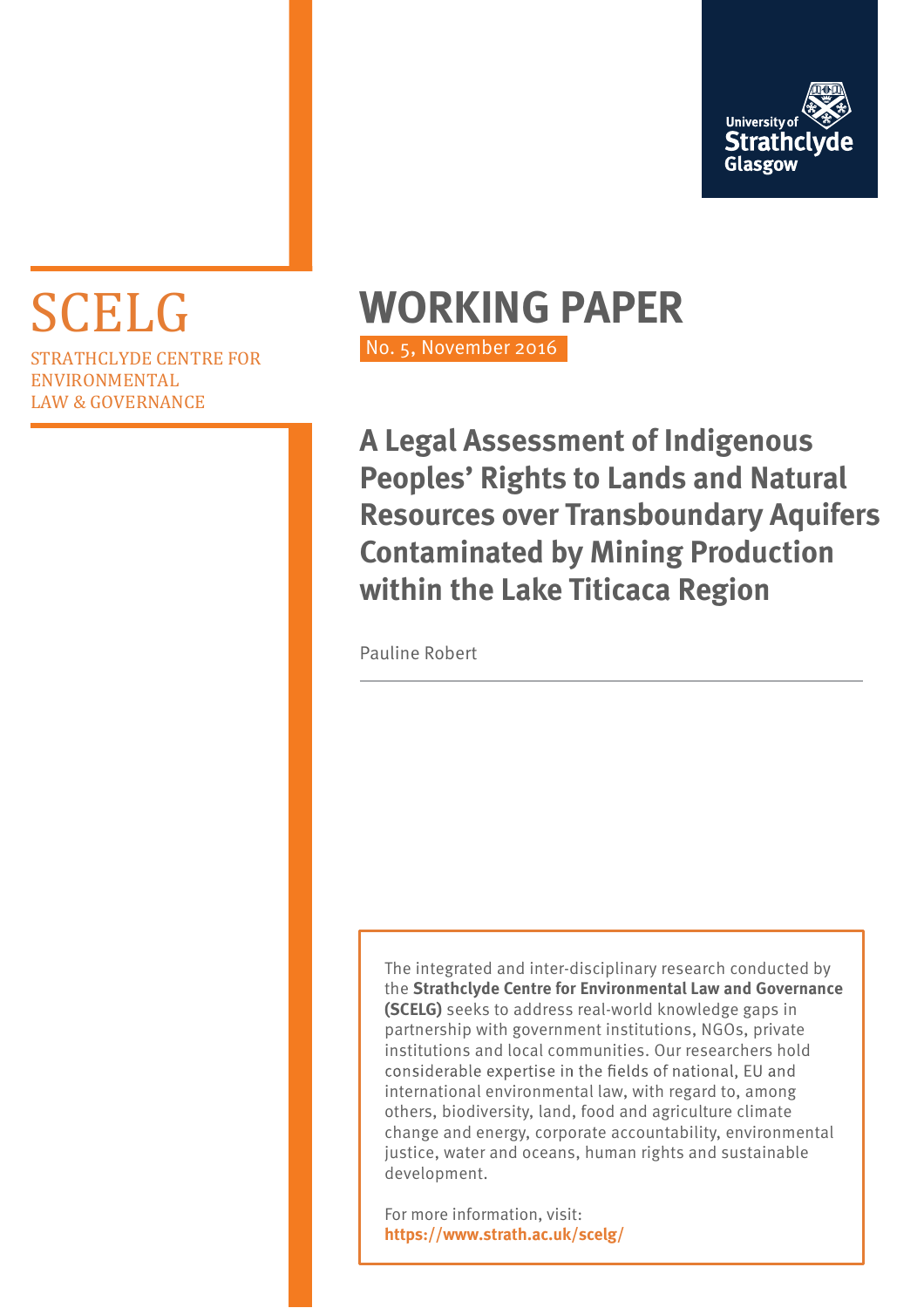# *A Legal Assessment of Indigenous Peoples' Rights to Lands and Natural Resources over Transboundary Aquifers Contaminated by Mining Production within the Lake Titicaca Region*

#### **Pauline Robert**

*Legal Intern at the Center for International Environmental Law (CIEL)* 

#### **1 Introduction**

Lake Titicaca is the largest lake in South America and the highest navigable lake in the world.<sup>1</sup> Due to pressure on natural resources and losses from environmental events, Peru and Bolivia put forward a Binational Master Plan for the Lake Titicaca – Desaguadero River – Lake Poopó – Coipasa Salt Lake (TDPS) System to protect its waters through a Joint Sub-Commission for the Development of the Integrated Region of Lake Titicaca (SUBICOMILAGO), between October 1989 and June 1993. In 1996, both countries established an Autonomous Binational Authority of the TDPS System (ALT). This framework embraces the entire TDPS System and includes Peruvian and Bolivian institutions related to water resources.<sup>2</sup> The United Nations Environment Programme (UNEP) and the General

 $1$  UNESCO – World Water Assessment Programme (WWAP), 'Water for People, Water for Life: The United Nations World Water Development Report' (UNESCO and Berghahn Books, 2003) 466, available at <http://unesdoc.unesco.org/images/0012/001297/1297 26e.pdf#page=480> accessed on 30 May 2016.

2 UNEP, 'Perspectivas del Medio Ambiente en el Sistema Hídrico Titicaca-Desaguadero-Poopó-Salar de Coipasa (TDPS)' (UNEP, 2011) 20, 22, available at <http://www.unep.org/dewa/Portals/67/pdf/Geo\_Titica ca.pdf> accessed on 6 June 2016.

Secretariat of the Organisation of American States (OAS) supported the project and helped States with scientific assessments and funds.<sup>3</sup>

The ALT aims to facilitate water management throughout the TDPS System by providing data collection and exchange of information on the region's physical and geographical features. In addition, it increases a better understanding of water resources within the region to reduce environmental harm, in particular for sectors such as mining, which causes harm to the natural environment and contaminates waters.<sup>4</sup> Surface water and groundwater are mainly exposed to contamination by mining industries and wastes caused by the cities, such as Puno and Juliaca on the Peruvian side and Oruro and El Alto in **Bolivia**  Groundwater is particularly contaminated when an aquifer's intake or recharge area receives pollutants, or when pollutants are discharged into wells tapping the aquifer or into surface waters that flow into aquifers. Conversely, contaminated groundwater contaminates surface water by its effluent streams that feed surface waters.<sup>6</sup> Therefore, in 2008 the United Nations International Law Commission (UNILC) adopted the Draft Articles on the Law of Transboundary Aquifers to guide aquifer States in the development of legal and institutional enforcement mechanisms.<sup>7</sup>

Nevertheless, the Statute and the Master Plan of the ALT do not include groundwater and indigenous peoples' rights. While Peru and Bolivia are parties to the

<sup>&</sup>lt;sup>3</sup> OAS, 'Binational Master Plan for Integral Development of the Lake Titicaca, Desaguadero River, Poopó, Coipasa Salt Marsh System (TDPS System) Executive Summary' (OAS, 1996) 1-2, available at <http://www.oas.org/dsd/publications/classifications/pu blicationswr.htm> accessed on 30 May 2016.

 $<sup>4</sup>$  Ibid.</sup>

 $5$  UNESCO – WWAP (n 1) 471.

<sup>&</sup>lt;sup>6</sup> Ludwik A. Teclaff and Eileen Teclaff, 'Transbounday Groundwater Pollution: Survey and Trends in Treaty Law' (1979) 19(1) NRJ 630.

<sup>7</sup> Draft Articles on the Law of Transboundary Aquifers, with commentaries (Adopted on 5 August 2008) found in Vol. II, Part Two of the *Yearbook of the International Law Commission*.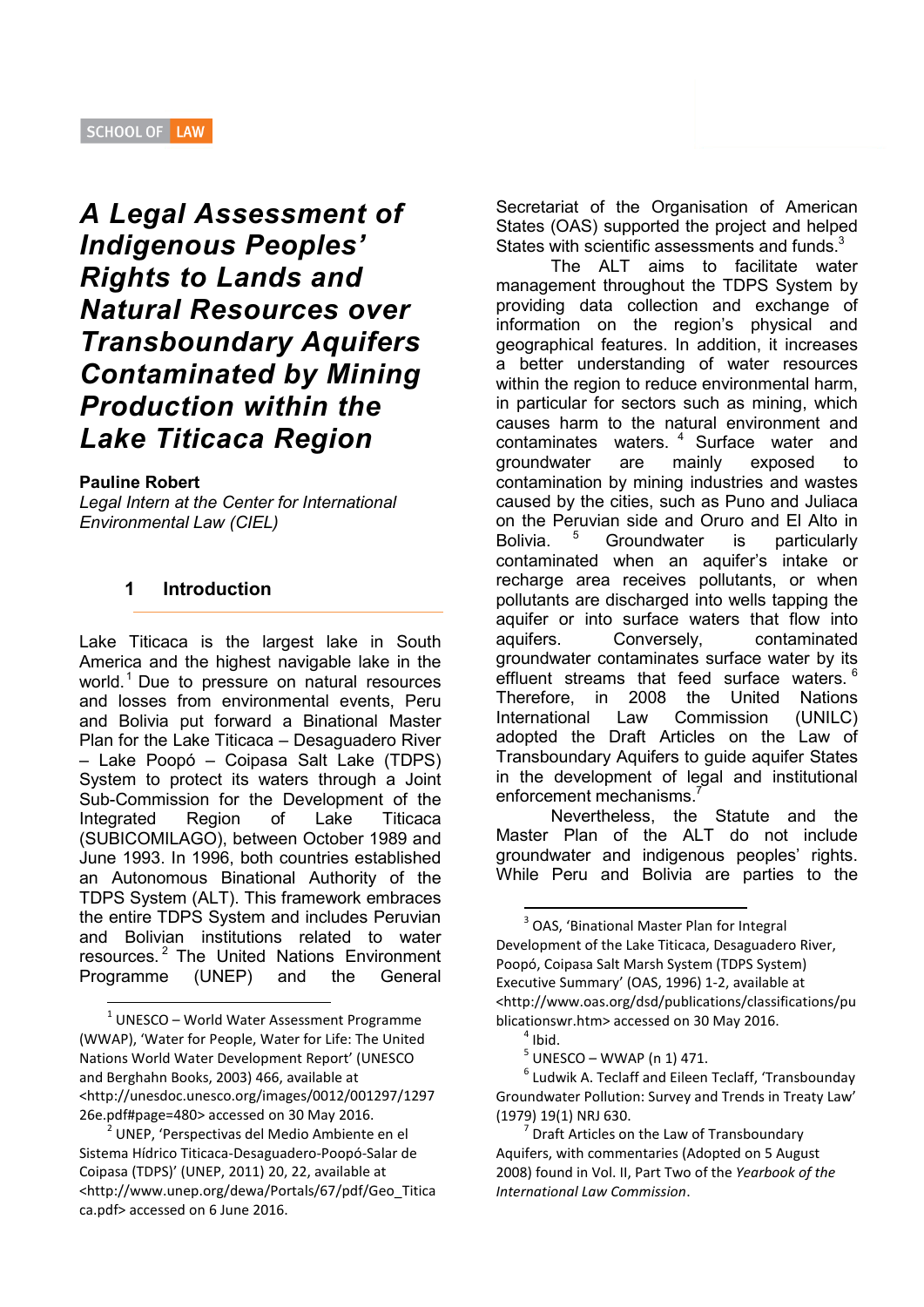International Labour Organisation (ILO) Convention No. 169 that encourages the protection of natural resources on indigenous lands, both States also signed the UN Declaration on the Rights of Indigenous Peoples (UNDRIP) that includes indigenous peoples' rights to lands, territories and resources under States' responsibilities. <sup>8</sup> Subsequently, Bolivian and Peruvian national laws remain relevant in the assessment of the Lake Titicaca region.

Consequently, this paper aims to emphasise the linkages between indigenous peoples' rights, the law of transboundary aquifers and mining law within the Lake Titicaca region. Section 2 provides general information regarding Lake Titicaca and the TDPS System by outlining geographical factors and environmental problems, and by underlining indigenous peoples' situations and mining activities within the region. Section 3 assesses the research question through international law, and particularly through the law of transboundary aquifers, mining law and indigenous peoples' rights. Section 4 focuses on the law and policy of the ALT and Peruvian and Bolivian national laws. Finally, Section 5 presents the recommendations that might be reached within the TDPS System and Bolivian and Peruvian national laws to adopt indigenous peoples' rights to lands and natural resources by including groundwater in case of contamination.

#### *A. Methodology*

-

A qualitative method is undertaken throughout the paper. The research question is answered through a critical assessment of international, regional and national laws regarding indigenous peoples' rights, mining law, international water law and the law of transboundary aquifers. This assessment takes place in order to examine indigenous peoples' rights to lands and natural resources in relation to the risk of groundwater contamination resulting from mining activities. International law provides an international legal framework and in the context of the Lake Titicaca region, the law and the policy of the ALT are examined as well as Peruvian and

Bolivian national laws, to provide a comprehensive analysis.

# *B. Research Limitations*

Because of the word count limit, this paper cannot detail all the legislation and case law within the region. Accessing all of these legal documents is also impractical in the short period of time provided. In addition, Peruvian and Bolivian case law on indigenous peoples' rights over groundwater are limited. Therefore, the research question is answered by considering only the relevant legal instruments. Similarly, there is limited literature on indigenous peoples' rights to lands and natural resources in relation to groundwater mining contamination, as well as there being limited literature related to the ALT. Thus, the research question is restricted by the available literature.

# **2 Lake Titicaca Region and the TDPS System**

This Section sets the context of the Lake Titicaca region and the TDPS System by presenting the geographic area and its environmental issues, as well as offering an overview of the situation of indigenous communities and mining operations.

# *A. Geographic Situation and Environmental Issues*

The TDPS System, located in Peru and Bolivia, is divided between four major basins constituting a surface area of  $143,900$  km<sup>2</sup> and situated in the *altiplano* region between 3,600 and 4,500 meters above sea level. The four basins, Lake Titicaca, Desaguadero River, Lake Poopó and Coipasa Salt Lake, flow from north to south of the TDPS System.<sup>9</sup> With a surface area of 56,300  $km^2$ , the Lake Titicaca basin represents the main basin located in the upper TDPS System. Lake Titicaca has a surface of 8,400 km<sup>2</sup>, a length of 176 km, a width of 70 km and an altitude of 3,810 meters. Six Peruvian rivers (Ramis and Huancané in the north, Coata and Illpa in the west and Ilave and Zapatilla in the southwest) are the principal tributaries of the TDPS System. While the Ramis River represents the major tributary with 26% of the tributary basin, its flow is

<sup>&</sup>lt;sup>8</sup> United Nations Declaration on the Rights of Indigenous Peoples (UNDRIP) (Adopted on 2 October 2007) A/RES/61/295, Art 26; ILO, Indigenous and Tribal Peoples Convention No. 169 (ILO Convention No. 169) (Adopted on 27 June 1989 and entered into force on 5 September 1991) C169, Art 15(1).

<sup>-</sup> $^{9}$  UNESCO – WWAP (n 1) 466-467.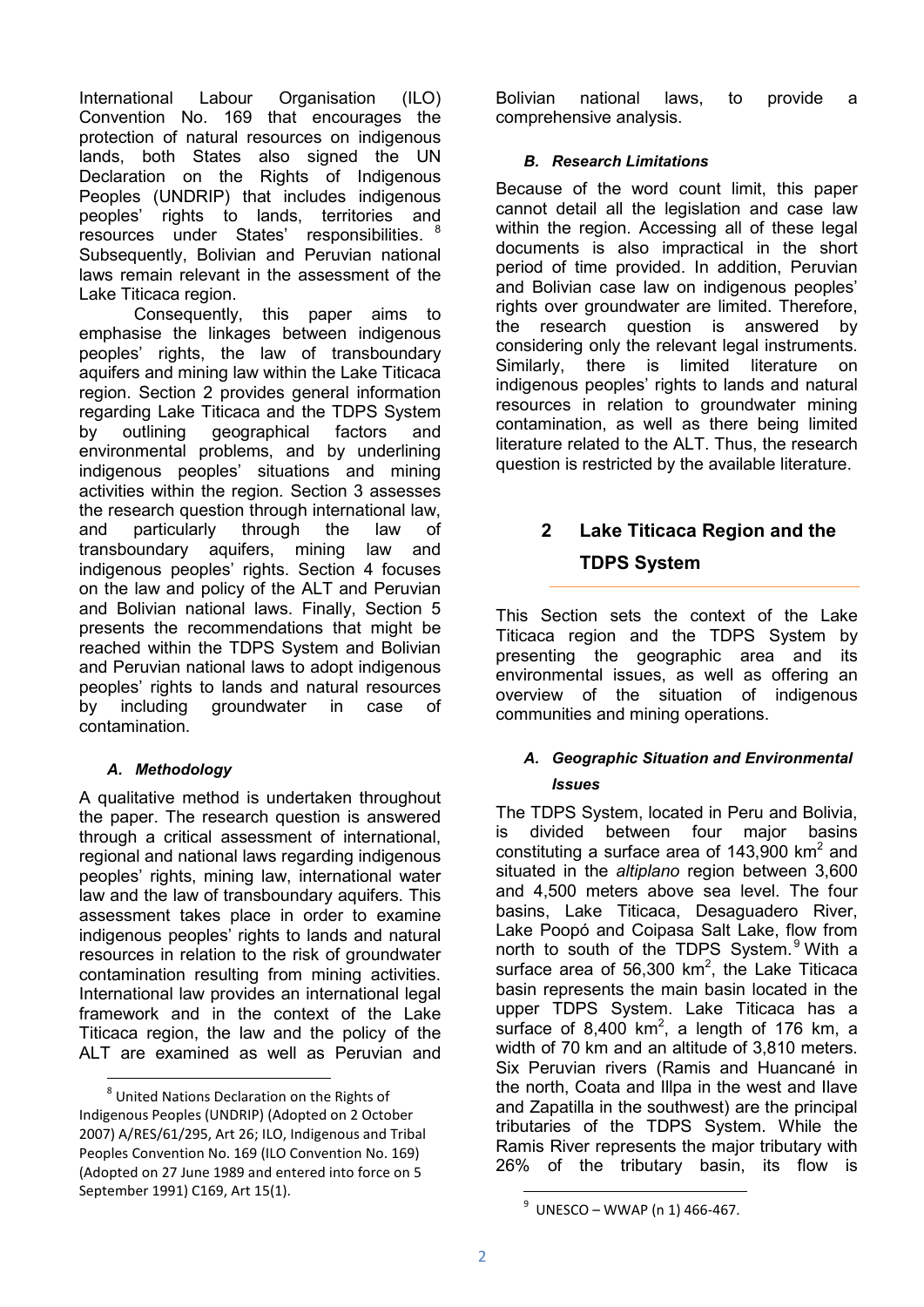approximately 76 cubic meters per second. Bolivian tributaries also flow in the TDPS System, but to a lesser extent.<sup>10</sup>

Despite the large volume of surface water, aquifers also constitute the TDPS System. The main aquifers are situated in the middle and lower basins of the Ramis and Coata Rivers, in the basin of Ilave River in Peru, and in the strip that extends from the south of Lake Titicaca to Oruro in Bolivia.<sup>11</sup> Other less significant aquifers are located around the Desaguadero River, Lake Poopó and the Coipasa Salt Marsh.<sup>12</sup>

The tropical climate within the TDPS System is particular for its large degree of rain variability and the manifestation of extreme events, such as frost and freezing rain, and particularly floods and droughts that have large negative environmental and socioeconomic impacts, *i.e.* important economic losses.<sup>13</sup> These natural hazards cause damage to the agricultural sector, which is the main source of income in this region. Moreover, annual rainfall fluctuates from 200 millimetres to 1,400 millimetres within the TDPS System and occurs principally from December to March. In the north, the Lake Titicaca basin is the most humid of all the four basins, with precipitation varying between 800 to 1,400 millimetres and rainfall diminishing in the south of the system.<sup>14</sup> Therefore, precipitation represents 55% of the water input into Lake Titicaca.<sup>15</sup> Similarly, evaporation is particularly high in the north of the system with an annual average of 1,450 millimetres around Lake Titicaca compared to the annual average of 1,900 millimetres in the south. Consequently, the main issues within the TDPS System are related to the irregularity and insecurity of the water resources.  $^{16}$  Likewise, due to precipitation variability, climate change will affect water quantity and quality and have

<u>.</u>

<sup>15</sup> Jörg Rieckermann and others, 'Assessing the Performance of International Water Management at Lake Titicaca' (ETH Zurich and University of Zurich, Centre for Comparative and International Studies, 2006) Working Paper No 12, 7, available at

<https://www.ethz.ch/content/dam/ethz/specialinterest/gess/cis/cis-

dam/CIS\_DAM\_2015/WorkingPapers/WP\_2006/2006\_W P12\_Rieckermann\_Daebel\_Ronteltap\_Bernauer.pdf> accessed on 4 June 2016.

negative socioeconomic consequences on the TDPS region and its inhabitants.<sup>1</sup>

Water resources are mostly directed at covering basic needs and agricultural irrigation. Although Lake Titicaca contains a large quantity of water, the TDPS System endures poor regulation of its water resources and available hydrological resources do not satisfy the demands of the entire region. In addition, while water for basic needs can be reused. water for irrigation constitutes an important loss due to evaporation and transpiration processes. $^{18}$ 

Furthermore, groundwater flows pursue the direction of water reservoirs, the place of recharge areas and their base levels. Consequently, water tables on the Peruvian side, such as the Huancané, Ramis, Coata and Parco River basins, and the Tiwanaku and Katari River basins in Bolivia, drain into Lake Titicaca and the average hydraulic gradient is situated between 1 to 0.1%. However, groundwater aquifers are poorly used because of the lack of infrastructure and regulation. Nearly four cubic meters per second of the total volume of groundwater goes into the system through tube wells used mainly to provide water to cities. <sup>19</sup> There are approximately 800 groundwater taps throughout the TDPS System from ten metres to 110 metres deep. The largest volumes of groundwater are taken principally in the Bolivian towns, El Alto and Oruro.<sup>20</sup> Consequently, surface water and groundwater constitute essential natural resources.

#### *B. Indigenous Peoples*

More than two millions inhabitants lived within the TDPS System in 2003.  $21$  Despite the exception of mixed populations in cities and towns within the TDPS region, almost the entire population comprises indigenous peoples with various ethnicities, cultures and languages. Indigenous communities in the TDPS System are Quechua in the north and the south of Lake Titicaca, and Aymara in the centre of the lake. Uro population also live around Lake Titicaca, including around Puno in Peru, in the

 $10$  UNESCO – WWAP (n 1) 466-467.

 $11$  Ibid 470-471.

 $12$  OAS (n 3) 3.

 $13$  Ibid 3-4; UNESCO – WWAP (n 1) 467, 471, 477.

 $14$  OAS (n 3) 3; UNESCO – WWAP (n 1) 467, 477.

 $16$  OAS (n 3) 3.

<sup>17</sup> UNEP (n 2) 42.

 $^{18}$  Rieckermann and others (n 15) 7-9; UNESCO – WWAP (n 1) 473-474, 477.

 $19$  UNESCO – WWAP (n 1) 471.

 $20$  OAS (n 3) 4.

 $21$  UNESCO –WWAP (n 1) 468.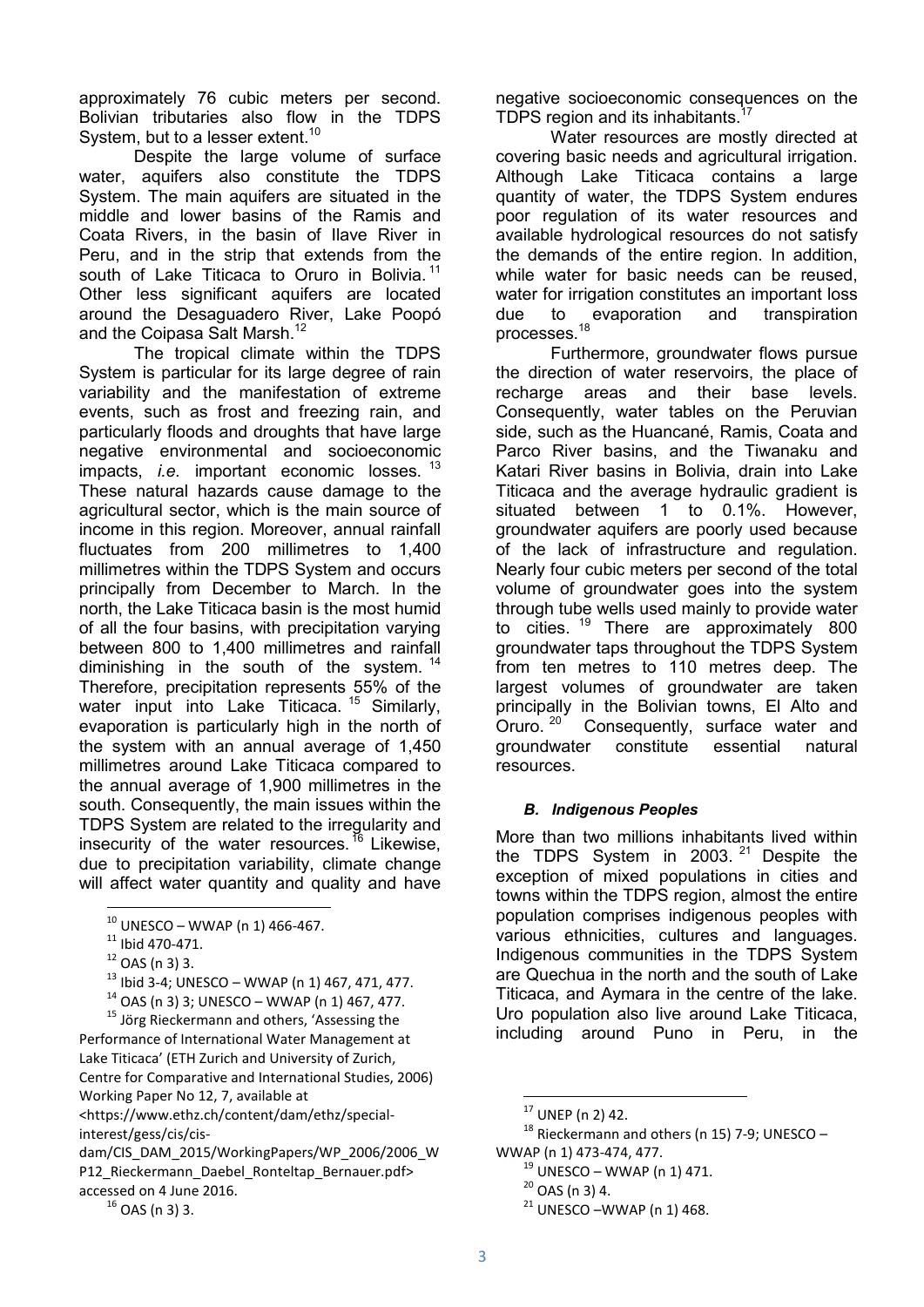Desaguadero River basin and near Lake Poopó in Bolivia.<sup>22</sup>

While the tertiary sector provides 50% of the gross domestic product and represents the main sector of the region's economy, the primary sector also contributes highly to the economy of the region, principally with agriculture and mining. Because of cultural traditions, the agricultural sector dominates Peru as much as Bolivia but remains rudimentary. The principal areas of cultivation are located around Lake Titicaca on ground and gentle hills. The Tiwanaku culture was important within the TDPS System during the pre-Colombian period and in the Inca Empire before the arrival of the Spanish colonists.<sup>23</sup> Moreover, Lake Titicaca is known as the 'Sacred Lake' among the Aymaras and is relevant within Inca mythology. Although Spanish colonisation has lasted for four centuries in this region, populations from the *altiplano* continue practising their own cultural traditions. Consequently, agriculture has been central in their culture and a source of income. Before colonisation, land ownership was in the hands of persons or land holdings. However, due to European domination, local communities have often been socially excluded and underdeveloped. By the middle of the twentieth century, Bolivian and Peruvian governments have administered reforms in order to change land ownership. After the reforms, agricultural production diminished and rural property became fragmented.<sup>24</sup>

Moreover, urban and rural populations living on the sides of the lake suffer from extensive poverty. Populations face difficulties to meet their basic needs, such as poor nutrition and lack of clean water and sanitation, as only 20% of the population has a water supply and a sewer system connection. Around 70% of the region's population lives under the poverty line.  $25$  A lack of locally available resources limits inhabitants' living conditions, and morbidity and mortality rates remain high.

-

Peoples are consequently encouraged to migrate to cities resulting in rural exodus and urban growth. This influences high population density in cities such as Puno, Julia in Peru and El Alto and Oruro in Bolivia, and low population density in rural areas.  $26$  As the main rural population are dispersed and their mother tongue is not Spanish, poverty also leads to a poor literacy rate due to a lack of education, and an increase in illnesses due to a lack of water and sanitation and exposure to environmental contamination, such as mining.<sup>27</sup>

Furthermore, despite indigenous marginalisation, cultural traditions from indigenous peoples play a significant role within the Lake Titicaca region. For instance, indigenous peoples always avoid maximising production but rather try to minimise risks. Sharing water resources depends on upstream communities that provide conditions in regard<br>to natural resources' allocation and to natural resources' allocation and distribution.<sup>28</sup> Nevertheless, indigenous peoples are affected by environmental damages, such as ecosystem and biodiversity harms that reduce their access to lands and natural resources, and disrupt their cultural habits.<sup>29</sup>

## *C. Mining Operations*

Because the economy of the TDPS System relies highly on the secondary sector, and Peru and Bolivia contain a large quantity of minerals, mining is a relevant source of income, which has environmental impacts.

#### *a. Financial Revenues*

Mining activities within the TDPS System constitute the extraction of various metals, such as tin, silver, zinc and gold, and are mainly located in the southern part of the TDPS System, around Oruro area.  $30$  On a smaller scale, mining industries operate in the upstream basin, in Peru.  $3^1$  Bolivian and Peruvian national economies are highly dependent on mining extractions and exportations, just as much as local communities within the TDPS System. During colonisation, the Spanish used indigenous peoples as labour to extract minerals in mines.<sup>32</sup> In Bolivia, 60% of Bolivian mineral production comes from

<sup>&</sup>lt;sup>22</sup> The World Bank, 'Lessons for Managing Lake Basins for Sustainable Use' (The International Bank for Reconstruction and Development / The World Bank, 2005) Report No. 32877, 68, available at <http://wwwwds.worldbank.org/external/default/WDSContentServer /WDSP/IB/2006/03/14/000090341\_20060314150533/Re ndered/PDF/328770Lake0Basins.pdf> accessed on 6 June 2016.

<sup>&</sup>lt;sup>23</sup> OAS (n 3) 8, 12.

 $24$  UNESCO – WWAP (n 1) 469.

<sup>25</sup> Ibid 467-468; OAS (n 3) 12.

 $26$  UNESCO – WWAP (n 1) 467-468; OAS (n 3) 8.

<sup>27</sup> UNESCO-WWAP (n 1) 468; OAS (n 3) 12-14.

 $28$  UNESCO – WWAP (n 1) 469.

 $29$  The World Bank (n 22) 68.

<sup>30</sup> OAS (n 3) 11-12.

 $31$  Ibid 12.

<sup>32</sup> UNEP (n 2) 31, 51.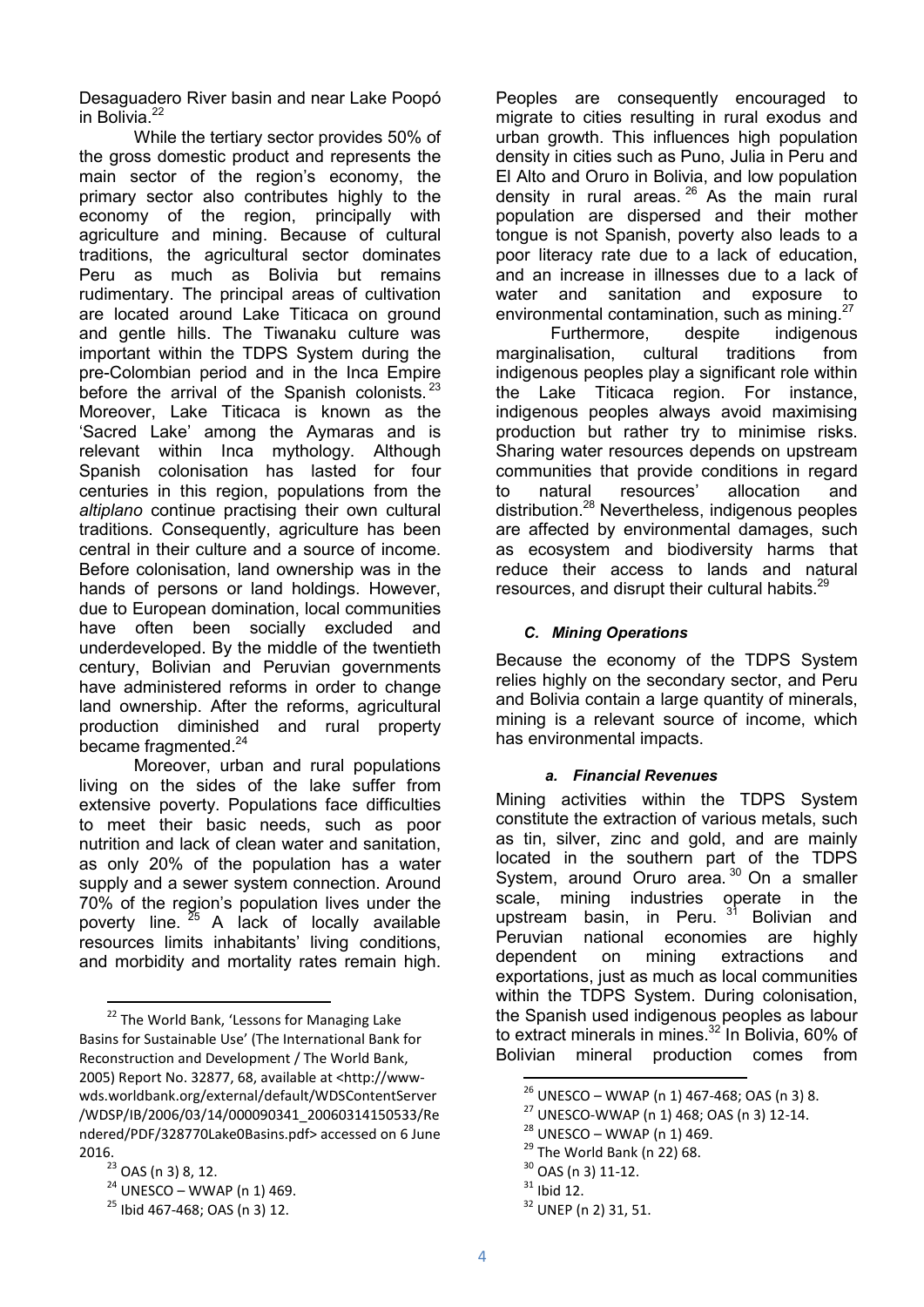medium-scale mining and 32% of small-scale mining, and Oruro constitutes one of the main mining activity areas.  $33$  In Peru, the mining industry represented 57% of Peru's exports in 2003.  $34$  Nevertheless, mining production is undoubtedly not without consequences.

#### *b. Environmental Impacts*

Due to a lack of environmental awareness, mining production has negative environmental impacts. Although water demand for mining and industries within the region does not constitute a principal problem because of low water consumption in mining operations, mining is the main cause of heavy metal water contamination, salinization of waters due to rain water carrying mineral salts in open-cast mining, and air pollution. Such contamination that makes water very acidic and exceed permissible limits for human consumption has been found particularly in the southern area of the TDPS System, such as around Oruro and in the Lakes Poopó and Uru Uru. In these areas, there is the presence of pyrite, a mineral that produces sulphuric acid when it is in contact with water. Around the Desaguadero River, high concentrations of arsenic have been measured, and in Lake Poopó and the Coipasa Salt Lake, presence of high levels of lead, cadmium, nickel, cobalt, manganese and chromium has also been registered.<sup>35</sup>

Within the Puno Bay of Lake Titicaca, mercury and arsenic concentrations have been measured and reports of serious water contamination in Copacabana Bay have been advanced, although mining industries no longer exist around this part of the lake. 36

-

reports/USAID\_Land\_Tenure\_Bolivia\_Profile.pdf> accessed on 2 May 2016; Tom Perreault, 'Dispossession by Accumulation? Mining, Water and the Nature of Enclosure on the Bolivian Altiplano' (2013) 45(5) Antipode 1055.

<sup>34</sup> USAID, 'USAID Country Profile, Property Rights and Resource Governance – Peru' (USAID, 2010) 15, available at <

http://www.usaidlandtenure.net/sites/default/files/cou ntry-profiles/fullConsequently, mines contaminate for decades to centuries even after its closure. $37$  Moreover, high concentrations of heavy metals have been registered in the sediments of the Coata River in the upstream basin in Peru and this measure proves that despite being locally registered, mining causes water contamination within the entire basin.<sup>38</sup>

Moreover, the TDPS System faces organic contamination from weak sewage and sanitation systems due to inappropriate disposals of wastewater in urban centres in the basin, such as in Puno and Juliaca in Peru. Peruvian and Bolivian population growth also increases pressure on water resources and water contamination, and the use of fertilisers in agriculture and toxic chemicals pollute waters, in particular around and in Lake Titicaca.<sup>39</sup>

Thus, while the ALT provides a structure to protect waters within the TDPS System, contamination, and particularly mining contamination, is significant. Local communities and indigenous peoples live within these territories and use waters for basic needs or agricultural purposes. However, most scientific assessments and the ALT consider mainly surface waters, although mining contaminates surface water as much as groundwater.

# **3 International Law**

Throughout this Section, an assessment of international law, particularly focused on international water law, mining law and the rights of indigenous peoples is undertaken to provide a legal framework for answering the research question in Section 4.

#### *A. International Water Law*

Surface water and groundwater do not respect political boundaries and are vulnerable to contamination. <sup>40</sup> Contamination affects the

<sup>&</sup>lt;sup>33</sup> USAID, 'USAID Country Profile, Property Rights and Resource Governance – Bolivia' (USAID, 2011) 14, available at

<sup>&</sup>lt;http://www.usaidlandtenure.net/sites/default/files/co untry-profiles/full-

reports/USAID\_Land\_Tenure\_Peru\_Profile.pdf> accessed on 2 May 2016.

 $35$  UNESCO – WWAP (n 1) 471, 474; OAS (n 3) 5, 12.

<sup>&</sup>lt;sup>36</sup> UNESCO – WWAP (n 1) 471; Rieckermann and others (n 15) 9.

<sup>&</sup>lt;sup>37</sup> Anthony Bebbington and Mark Williams, 'Water and Mining Conflicts in Peru' (2008) 28(3) Mountain Research and Development 195.

<sup>38</sup> OAS (n 3) 5.

 $39$  UNESCO – WWAP (n 1) 471; Rieckermann and others (n 15) 9; OAS (n 3) 8.

<sup>&</sup>lt;sup>40</sup> Robert D. Hayton and Albert E. Utton, 'Transboundary Groundwaters: The Bellagio Draft Treaty' (1989) 29(1) NRJ 679; Yoram Eckstein and Gabriel E. Eckstein, 'Transboundary Aquifers: Conceptual Models for Development of International Law' (2005) 43(5) Groundwater 681.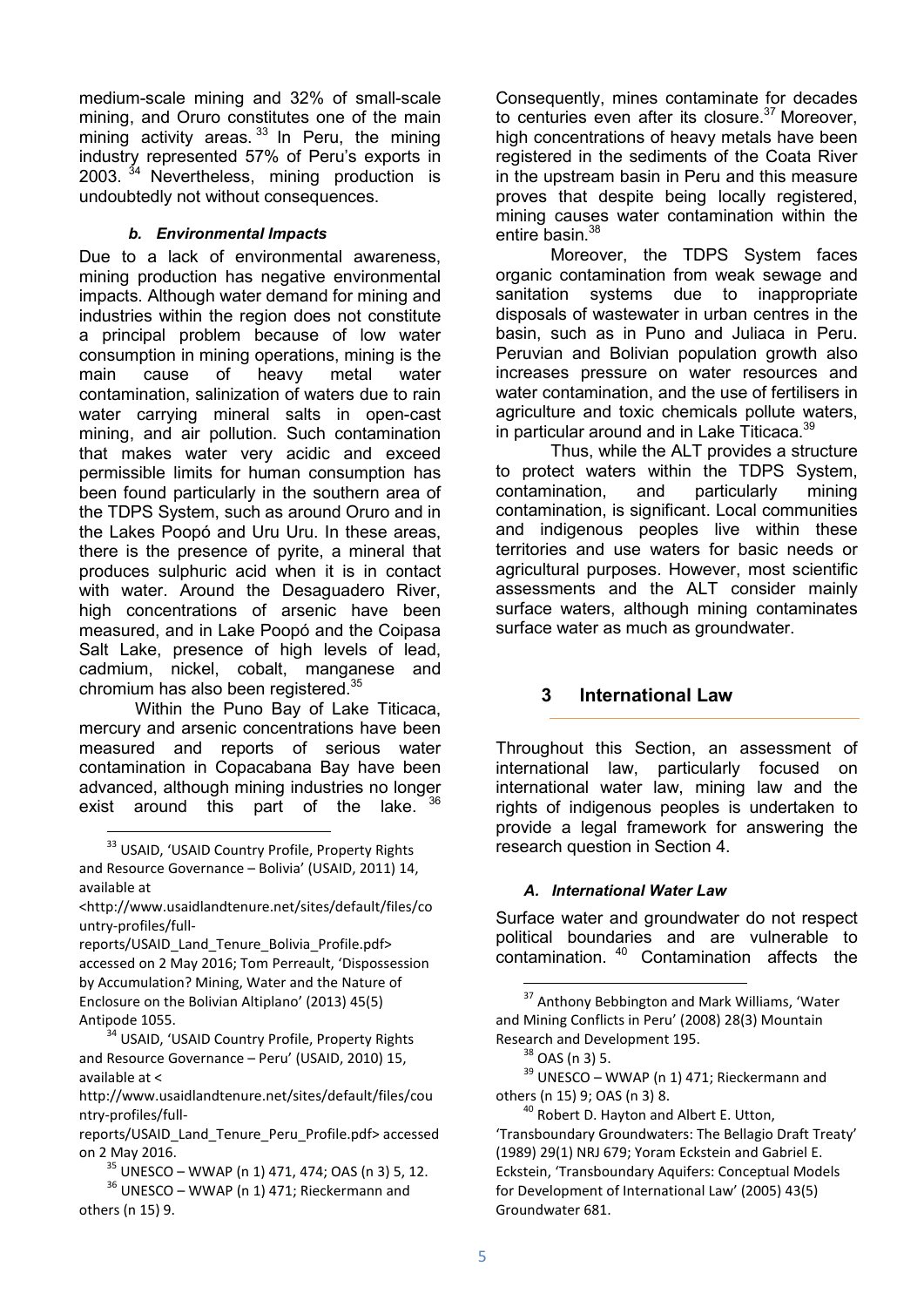water quality of the entire hydrologic system, as aquifers generally receive and transmit water through a cycle, which modifies directly the quantity and quality of the water in the aquifer. Not all aquifers are interconnected with surface water, but most aquifers have an interdependent relationship with surface water. Hence, a comprehensive perspective in the use, management and conservation of water resources is relevant. In addition, although some aquifers are domestic, others are transboundary or international and as result, groundwater is a subject of international law.<sup>41</sup>

While international water law has been developed through the UN Convention on the Non-Navigational Uses of International Watercourses (UNWC) adopted in 1997, law in relation to transboundary aquifers is not legally binding, as the Draft Articles on the Law of Transboundary Aquifers adopted in 2008 constitutes a soft law document. This legal instrument represents a further development of principles in international water law and both documents provide States' obligations. Nevertheless, the UNWC excludes nonrecharging aquifers from its scope, as they are not part of any 'system[s] of surface waters or groundwaters', do not contain a 'physical relationship' with any water resources and do not move 'into a common terminus'.<sup>42</sup> In 1994, the UNILC adopted a Resolution on Confined Transbounday Groundwater, in order to encourage States to apply the principles within the UNWC to groundwater not related to an international watercourse. However, due to a lack of effectiveness of the resolution, a lack of consistency with the UNWC and misinterpretation regarding nonrecharging and confined aquifers, the issue remained unresolved. Nonetheless, nonrecharging aquifers are extremely susceptible to contamination because of their stagnant character and their absence of recharge and flow, making decontamination difficult. Consequently, protecting, monitoring and conserving groundwater from aquifers through legal instruments constitute an important issue.

#### *a. General Principles of International Water Law*

Although the UNWC constitutes a legally binding treaty, its principles have been influenced by past documents. Under Article II of the Helsinki Rules of 1966, the International Law Association (ILA) developed the 'drainage basin' doctrine that embraces all water resources defined geographically by the notion of 'watershed'. <sup>44</sup> Through the concept of 'drainage basin', not only rivers and lakes are included but also groundwater and all small streams that flow within large water resources.<sup>45</sup>

Consequently, through the 'drainage basin' doctrine, also called the 'watercourse system', 'common water resources' are shared equitably between riparian states.<sup>46</sup> Article IV of the Helsinki Rules emphasises that each riparian State within its territory must share reasonably and equitably the water resources within the international drainage basin. Nevertheless, in contrast to the Harmon Doctrine that allows exclusive and unlimited rights of a State over waters within its territory, sharing through this principle involves limited sovereignty approach. Thus, a riparian state does not have an 'exclusive and unlimited right to utilise and dispose of international waters flowing through its territory'. $47$  In addition, basin states have a duty to cooperate in order to develop coordinated legislation on water law and to protect their water resources. Riparian States also have the responsibility for transboundary injury initiated in their respective territories.<sup>48</sup>

Moreover, Principle 24 of the 1972 Stockholm Declaration highlights multilateral or bilateral arrangements to improve cooperation for environmental developments and protection. In addition, the Mar del Plata Action Plan adopted at the UN Water Conference in 1977 requires states' cooperation in water resources management through joint committees in order to collect and share information and prevent

<sup>-</sup><sup>41</sup> Eckstein and Eckstein (n 40) 682.

<sup>&</sup>lt;sup>42</sup> Convention on the Law of the Non-Navigational Uses of International Watercourses (UNWC) (adopted on 21 May 1997 and entered into force on 17 August 2004), 36 ILM 700; UN Doc A/RES/51/229, Art 2(a); Draft Articles.

<sup>&</sup>lt;sup>43</sup> Eckstein and Eckstein (n 40) 686.

<sup>&</sup>lt;sup>44</sup> Dante A. Caponera, ' Patters of Cooperation in International Water Law: Principles and Institutions' (1985) 25(3) NRJ 564; Eckstein and Eckstein (n 40) 681.

 $45$  Ibid 564.

 $46$  Ibid 566; UNWC, Art 2(a).

 $47$  Caponera (n 44) 566, 568; Dante A. Caponera and Dominique Alhéritière, 'Principles for International Groundwater Law' (1978) 18(1) NRJ 615.

 $48$  Caponera (n 44) 566, 569-571.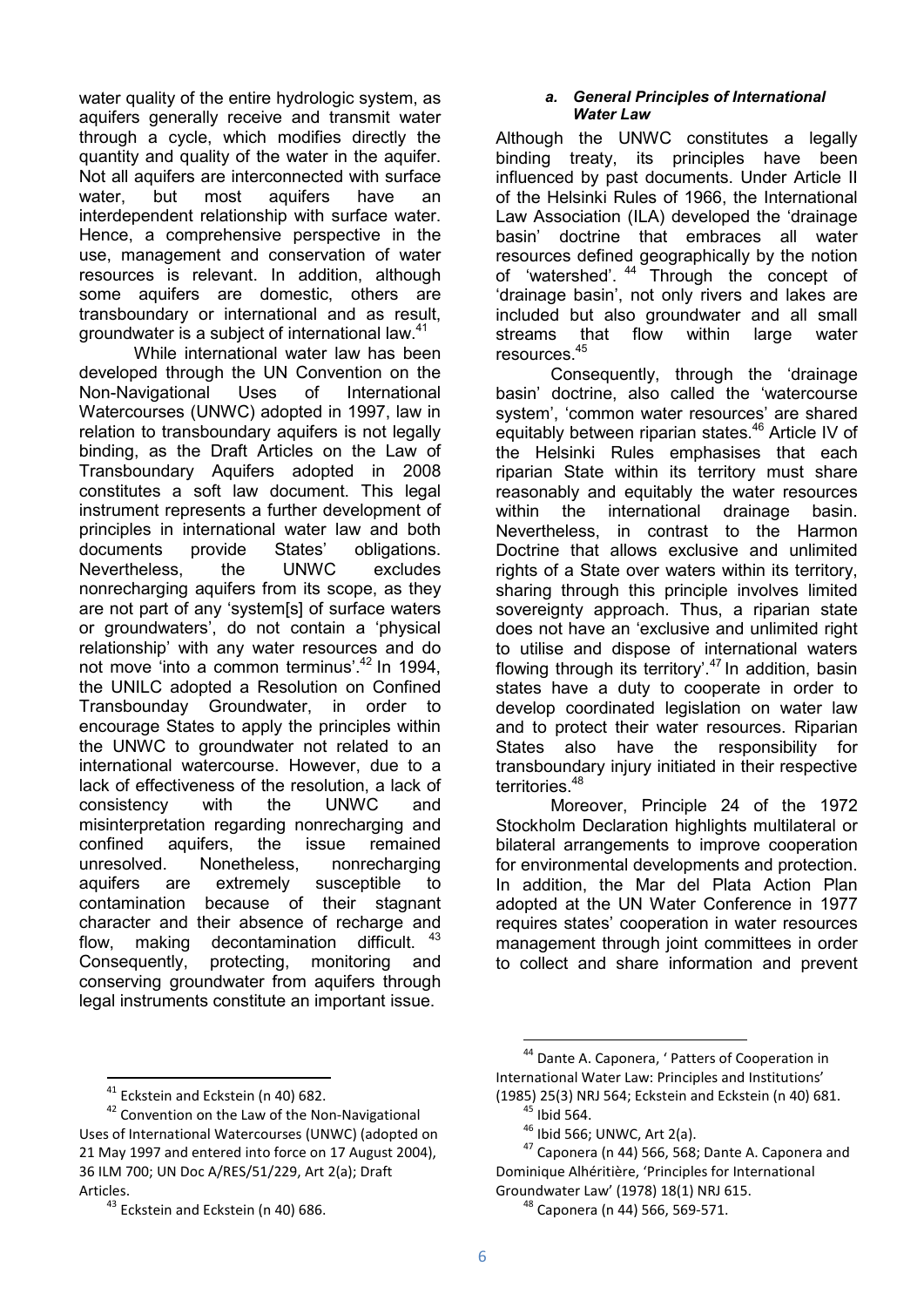and control water contamination, floods and droughts.<sup>49</sup>

The UNWC, which represents a milestone in international law, defines 'watercourse' as 'a system of surface waters and groundwaters constituting by virtue of their physical relationship a unitary whole and normally flowing into a common terminus'. <sup>50</sup> Consequently, this legal instrument embraces surface water and groundwater and pursuant to Article 8(1) of the UNWC, States have a duty to 'cooperate on the basis of sovereign equality, territorial integrity, mutual benefit and good faith in order to attain optimal utilisation and adequate protection of an international watercourse'. Article 5(1) emphasises riparian States' participation and use of the watercourse through 'an equitable and reasonable manner' and Article 6 outlines a non-exhaustible list of ecological, natural and socioeconomic factors, such as the population, that must be considered to determine an equitable and reasonable use of the water.  $51$  Article 10(2) protects populations further by ensuring that the States must respect all 'vital human needs'.<sup>52</sup>

Furthermore, pursuant to Article 7(1), States are limited in their watercourse use by considering 'all appropriate measures to prevent the causing of any significant harm to other watercourses States'.<sup>53</sup> Consequently, the duty to cooperate within an international watercourse is a general principle and constitutes a requirement to achieve the principles of equitable and reasonable use of the water resources and the prevention of significant harm in transboundary water resources. These main principles also appear within the UNILC's Draft Articles on the Law of Transboundary Aquifers.<sup>54</sup>

#### *b. Draft Articles on the Law of Transboundary Aquifers*

Although the UNWC includes surface water and groundwater, the law of transboundary aquifers more clearly provides rules regarding

-

<sup>54</sup> Leb (n 51) 153-154.

groundwaters and aquifers to solve a 'paucity of treaties and norms'.<sup>5</sup>

Aquifers are defined as 'bodies of permeable rocks where significant quantities of groundwater are stored<sup>'.56</sup> An aquifer is either: *unconfined* as it is open to the surface environment and water seeps from surface directly above the aquifer; or *confined* due to an impermeable rock layer preventing water from seeping into the aquifer except in partial connection to the surface. An aquifer is described as *fossil* when water is stored deeply under heavy rock sediments and it has taken thousands of years to build. <sup>57</sup> Most aquifers receive and transmit water through a hydrologic cycle that directly affects water quantity and quality of the aquifer, and if an aquifer becomes contaminated, in particular for aquifers without any recharge zone and unrelated to surface water, cleaning is extremely difficult. Thus, sharing information between aquifer States is relevant to identify aquifers' dimension and contents.<sup>58</sup>

While 'transboundary aquifer' means an aquifer traversing a political boundary between two or more States, the UNWC includes, under Article 2(a)(b), only aquifers connected to surface waters that contain part located in different States. A particular aquifer does not have to be found across a boundary to be covered by the UNWC, but such groundwater can be located only in one State connected to transboundary surface water. Consequently, a confined aquifer unconnected with any surface water crossing an international boundary or located completely in another State does not fall within the scope of this legal instrument, even when the recharge zone is in an unconfined part of the aquifer. Moreover, it does not embrace all transboundary aquifers unrelated to any surface water and disconnected from the hydrological cycle. Therefore, various aquifers are excluded.<sup>59</sup>

<sup>49</sup> Caponera (n 44) 573-574.

 $50$  Eckstein and Eckstein (n 40) 681; UNWC, Art 2(a).

<sup>51</sup> Christina Leb, 'The UN Watercourses Convention: the Eminence Grise behind Cooperation on

Transboundary Water Resources' (2013) 38(2) Water International 150; Leonard Hammer, 'Indigenous Peoples as a Catalyst for Applying the Human Right to Water' (2003) 10(1) IJMGR 157-158; UNWC, Art 5(1), 6, 8(1).

 $^2$  UNWC, Art 10(2).

<sup>53</sup> Leb (n 51) 152; UNWC, Art 7(1).

<sup>&</sup>lt;sup>55</sup> Eckstein and Eckstein (n 40) 680.

<sup>&</sup>lt;sup>56</sup> Michela Miletto, 'The Invisible Resource Transboundary Aquifers: an Opportunity for International Cooperation' (OAS, 2004) Policy Series No. 3, 1.

 $\overline{57}$  Ibid.

<sup>&</sup>lt;sup>58</sup> Eckstein and Eckstein (n 40) 682, 686.

<sup>59</sup> Ibid 680, 684-686; UNWC, 'User's Guide Fact

Sheet Series: Number 3 – Groundwater System' (UNWC) 1-2, available at

<sup>&</sup>lt;http://www.unwatercoursesconvention.org/documents /UNWC-Fact-Sheet-3-Groundwater-Systems.pdf> accessed on 28 June 2016; UNWC, Art 2(a)(b).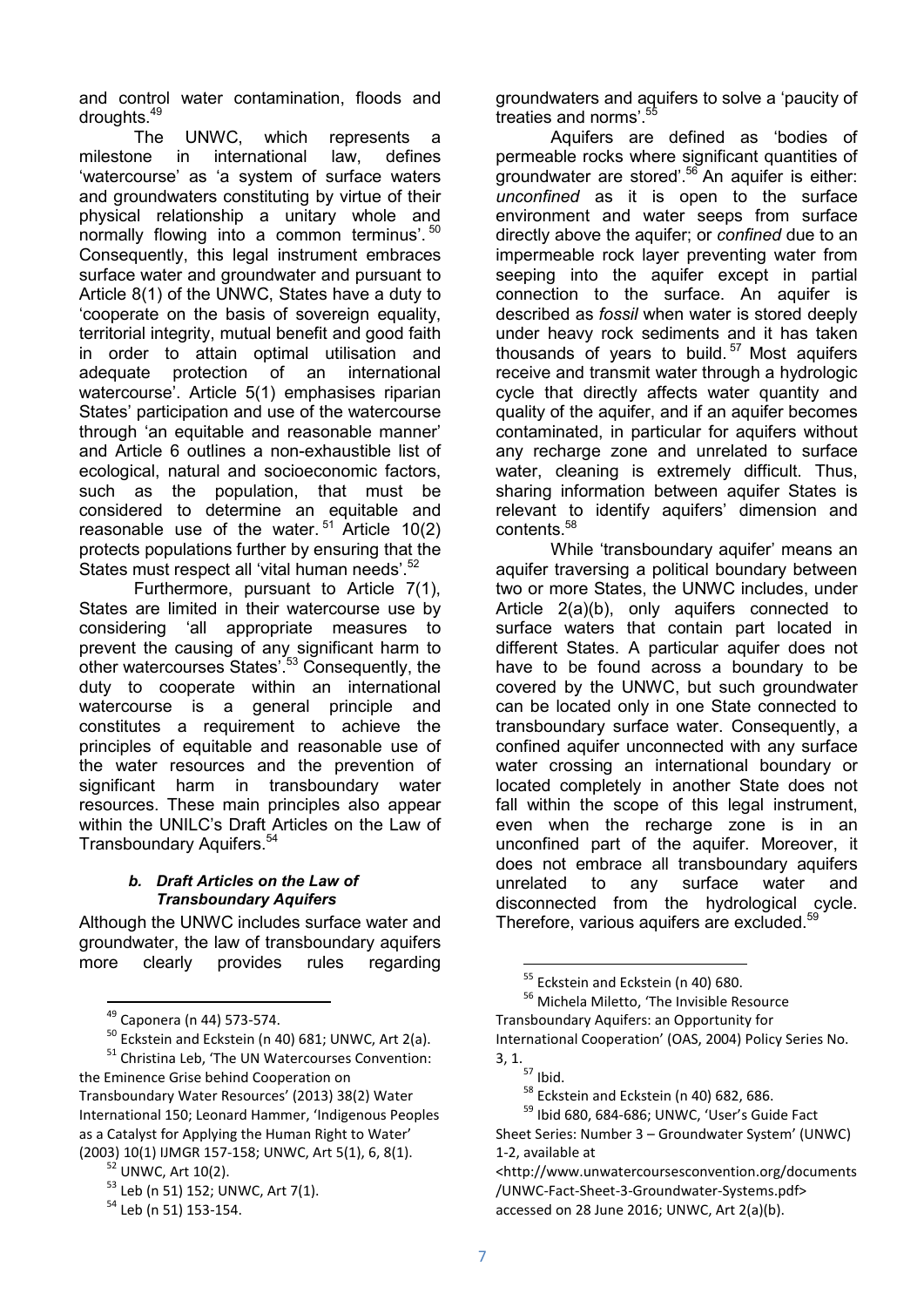While the Helsinki Rules include the international drainage basin, the ILA adopted the Seoul Rules in 1986, which encompasses all types of aquifers. However, the Seoul Rules are not legally binding over States, as the ILA is a private non-governmental organisation. <sup>60</sup> Therefore, the Draft Articles adopted by the UNILC represents an important development by the international community, and could be adopted as an international legally binding treaty in the future.

Provisions of the Draft Articles have a similar scope to the UNWC. While Article 4 of the Draft Articles re-establishes the equitable and reasonable utilisation of the waters, Article 5 of the Draft Articles also includes the consideration of the population relying on the aquifer or the aquifer system. Under Article 5(2), 'vital human needs' must be considered by 'weighing different kinds of utilisation of a transboundary aquifer or aquifer system<sup>' 61</sup> Similarly, aquifer States must also prevent any significant harm to other States and take appropriate measures under Article 6(1) and Article 12 ensures that aquifer States prevent, reduce and control contamination to their transboundary aquifers or aquifer systems. Articles 7 and 8 state respectively the duty to cooperate and to exchange data and information between aquifer States and Article 9 encourages bilateral or regional agreements or arrangements between aquifer States.<sup>62</sup>

Nevertheless, there is an important distinction between the UNWC and the Draft Articles. Under Article 3, 'each aquifer State has sovereignty over the portion of transboundary aquifer or aquifer system located within its territory', which is absent in the  $UNWC.<sup>63</sup> Consecuently, although they do not$ reference water contamination and indigenous rights to surface waters and groundwaters in particular, the UNWC and the Draft Articles endorse riparian or aquifer States to protect and use their surface waters and groundwaters with a special attention to vital human needs. However, Article 3 of the Draft Articles reduces the scope of the law on transboundary aquifers and leads to unlawful conduct. Nevertheless, this concept does not constitute customary international watercourse law.<sup>64</sup>

-

<sup>64</sup> Stephen C. McCaffrey, 'The International Law Commission's Flawed Draft Articles on the Law of

#### *B. Mining Law*

Due to minerals' values, mineral production constitutes an important economic activity, which local communities also financially rely on. States, companies or illegal artisanal miners own mining production. Mining industry is mainly led by transnational corporations implemented in foreign nations. In accordance with the national law and policy of the mineral producing State, mining companies have access to land. Consequently, mining regulations, enforcements and damages depend on each jurisdiction and no common international mining law exists, although jurisdictions have common features.<sup>65</sup>

#### *a. Mineral Rights and Concession*

Most States retain ownership of their minerals. However, there are three different methods of mining ownership. Either the State owns minerals and gives extraction rights to private companies and sell the minerals, or the State owns the minerals but mining is executed by State-owned companies or private entities contracted by the government, or minerals are owned by the person located on the land who gives mining rights to others. The latter method involves indigenous peoples in general.<sup>66</sup>

States usually prohibit mining activity unless there is government permission through a grant to provide mineral rights, which gives parties rights over minerals. Mineral rights are considered in each jurisdiction differently. Some States ensure that a mineral right is a property right, while others deny its property value and some affirm that it is a unique right with property characteristics.<sup>67</sup>

In contrast, a mining right constitutes one of the mineral rights and allows a right to extract minerals, which is usually called concession. Consequently, these rights exist only when a government grants an individual legal permit, such as through a mining lease or an exploration license. They constitute a contractual agreement between the government and the holder. While most States allow land access to mining companies to

<sup>&</sup>lt;sup>60</sup> Eckstein and Eckstein (n 40) 681.

 $61$  Draft Articles, Art 4, 5(1)(a)(b), 5(2).

 $62$  Ibid Art  $6(1)$ -9, 12.

 $63$  Ibid Art 3.

Transboundary Aquifers: the Way Forward' (2011) 36(5) Water International 570.

<sup>&</sup>lt;sup>65</sup> Eric L. Garner, 'The Case for an International Mining Law' (2004) The Australasian Institute of Mining and Metallurgy: Melbourne 5, 8, 18.

<sup>66</sup> Ibid 9; John Southalan, *Mining Law and Policy: International Perspectives* (The Federation Press 2012) 41-42.

 $67$  Southalan (n 66) 43, 45.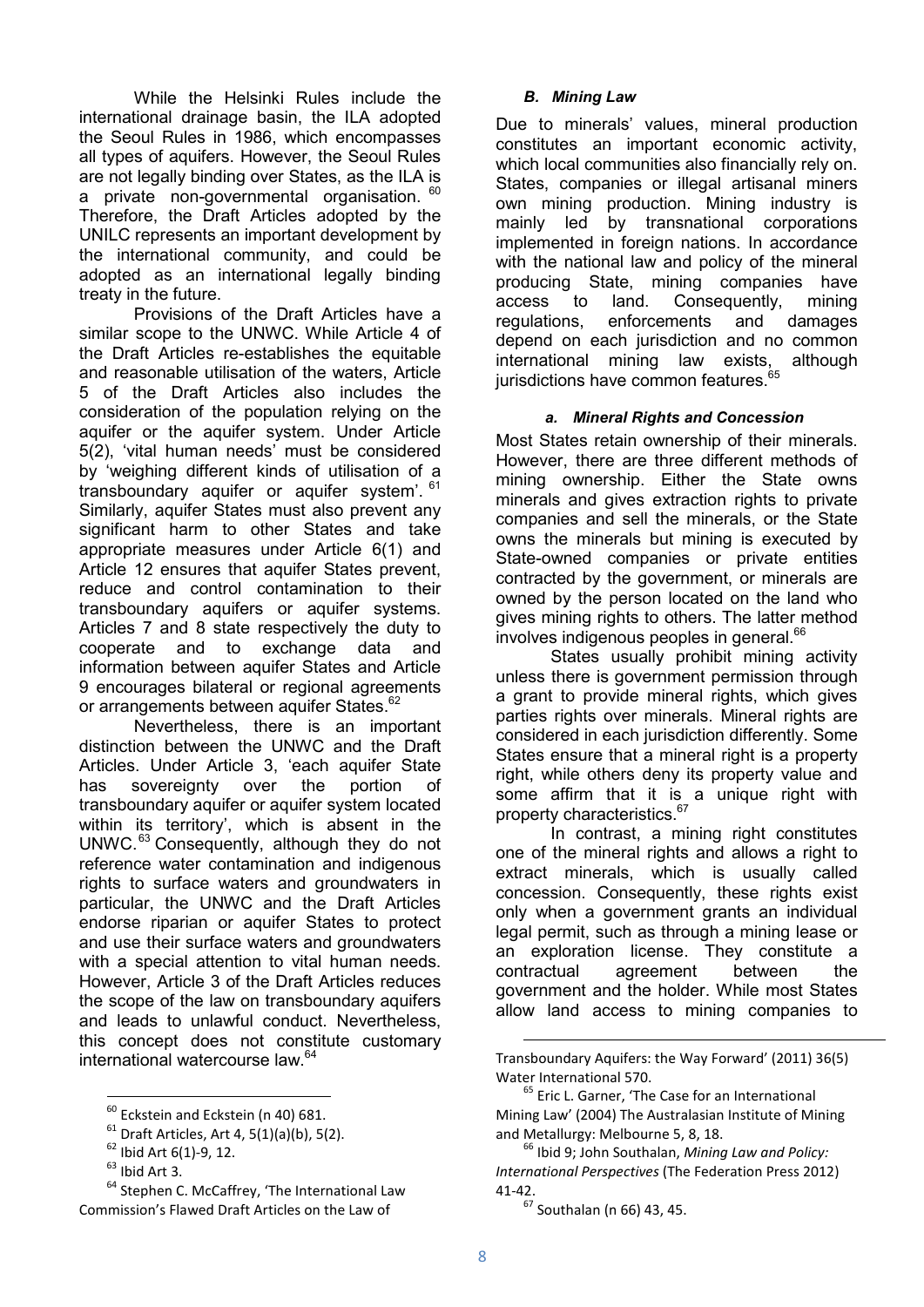exploit minerals, companies are subject to general laws of the jurisdiction, but the government sometimes stipulate specific rights and obligations in the contract. Consequently, national mining law provides general requirements for mineral rights and some governmental conditions might be added on each mineral right.<sup>68</sup>

## *b. Land Access and Use*

Because of the different concepts of ownership and property rights in mining law in different States, there is no universal legislation related to land access and use. While the government usually allocates minerals, land is conversely either privately or publicly owned. Consequently, mineral rights are often separately controlled or owned through the land's surface and companies must make separate arrangements for possessing land access and land use in order to develop their mineral rights. Land access arrangements might also be different in States for particular minerals.<sup>69</sup>

Moreover, mining access and use do not usually give an entire right to enter a certain land and the full possession of the land, but it gives access to land for particular mining purposes and the mining right ensures the holder can do all the necessary activities for mining. The mineral right directly involves land access and use, or the government gives land access and use through a legal process. $70$ 

#### *c. Environmental Impact Assessment (EIA)*

While the Stockholm Declaration adopted in 1972 encourages sustainable development through the protection of natural resources and the prevention and reduction to adverse environmental effects, the 1992 Rio Declaration on Environment and Development further emphasised sustainable development and environmental protection. For the first time, it developed the precautionary principle that considers environmental effects from any activity.<sup>71</sup>

Because of mining environmental impacts, the Berlin Guidelines adopted in 1991 requires the undertaking of an EIA during the

-

licensing process.  $72$  The EIA includes environmental considerations into programmes and public participation prior to the approval or authorisation of a project in order to reduce environmental risks and consider alternatives. It also embraces scientific knowledge and assessment. EIAs are legally binding within the Espoo Convention on Environmental Impact Assessment in a Transboundary Context and for most States parties to the United Nations Economic Commission for Europe.<sup>73</sup> The jurisprudence relating to EIAs has also underlined its rank in customary international law. For example, the *Pulp Mills* case was brought to the International Court of Justice where discharges from a paper pulp mill flowed in the River Uruguay, which forms the border with Argentina.<sup>74</sup>

In mining law, before the holder of the permit explores or starts mining exploration or exploitation, States may request additional approvals relating to environmental impacts and management of the mine development that might be considered within the EIA. An integrated land-use planning included legal ownership and rights and land use rights, geology of the land, public participation and long-term implications might also be required by the government to give land access and use.<sup>75</sup>

Therefore, EIAs require public participation throughout any activity that might have environmental impacts and thus, while indigenous peoples must be consulted within the process, their involvement relies mainly on national legislation and policy on mining.

# *C. Rights of Indigenous Peoples*

Indigenous peoples represent a sub-national group sharing a common cultural history with political and socioeconomic characteristics and claiming a specific territory or land.<sup>76</sup> In 1957,

<sup>68</sup> Southalan (n 66) 43.

<sup>69</sup> Ibid 66-67.

 $70$  Ibid 69.

 $71$  Garner (n 65) 9-10.

 $72$  George W. Pring, 'International Law and Mineral Resources' (UNCTAD, 1999) 39, available at <http://www2.udec.cl/alfatl/intro/docs/pring.pdf> accessed on 25 June 2016.

 $<sup>73</sup>$  Pring (n 72) 15; Alan Boyle, 'Developments in</sup> International Law of Environmental Impact Assessments and their Relation to the Espoo Convention' (2011) 20(3) RECIEL 228.

<sup>74</sup> Boyle (n 73) 227.

 $75$  Southalan (n 66) 44, 74.

<sup>&</sup>lt;sup>76</sup> Lorie M. Graham and Nicole Friederichs, 'Indigenous Peoples, Human Rights and the Environment' (Suffolk University Law School Research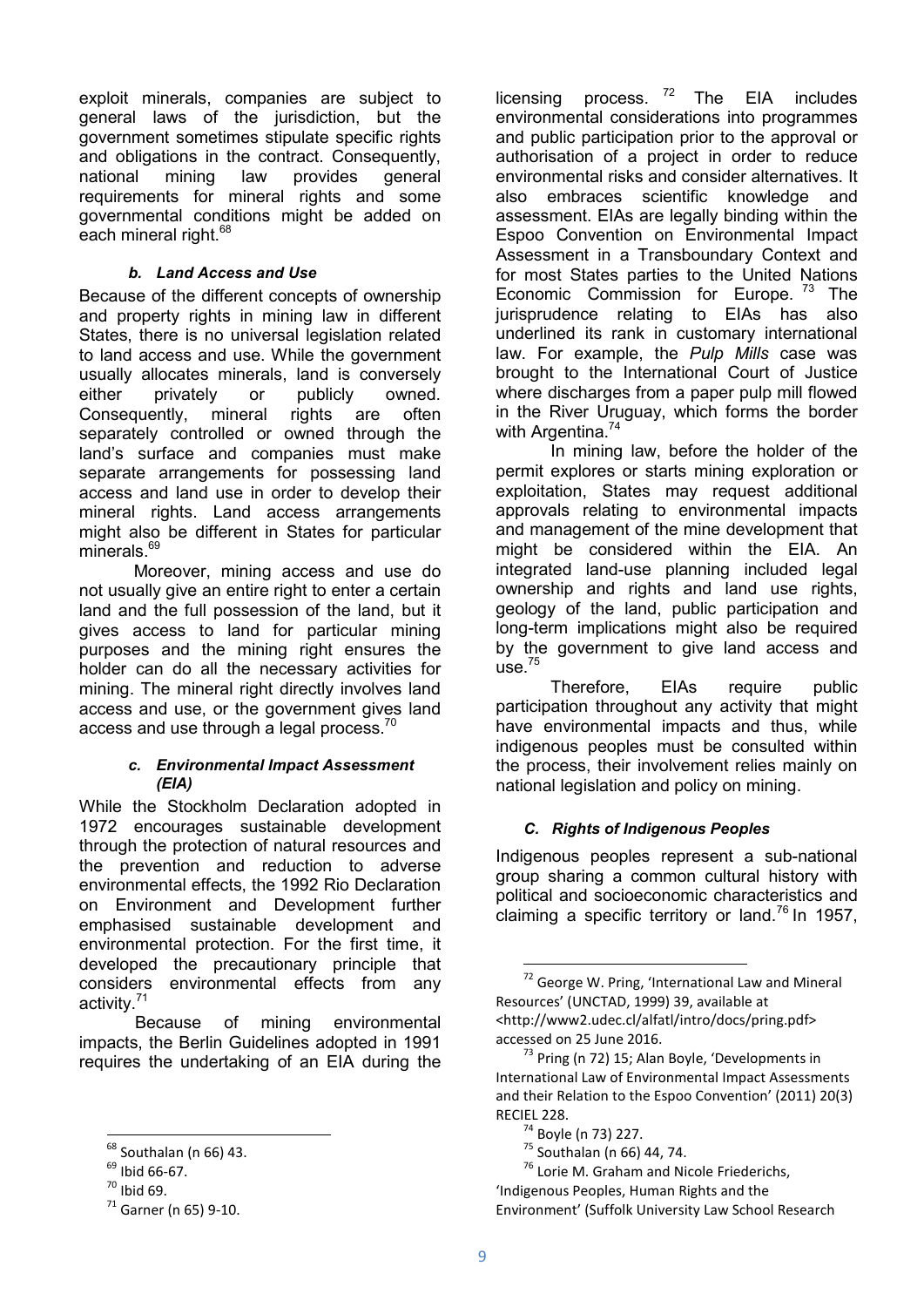the ILO adopted the first international convention providing indigenous communities' rights. In 1989, the ILO Convention No. 169 replaced this instrument and in 1993, the UN adopted the UNDRIP, a universal but not legally binding document *per se*. 77

#### *a. Right of Self-determination*

The right of self-determination is a fundamental principle for indigenous peoples. Articles 1(2) and 55 of the UN Charter recognise the right of 'self-determination of peoples'. <sup>78</sup> This right is incorporated within the International Covenant on Civil and Political Rights (ICCPR) and the International Covenant on Economic, Social and Cultural Rights under Article 1 that emphasises a free right to 'determine their political status' and to pursue freely 'economic, social and cultural development'.<sup>79</sup> Article 3 of the UNDRIP has a similar scope. The right of self-determination also highlights that people can 'freely dispose of their natural wealth and resources' and cannot 'be deprived of its own means of subsistence' as has been outlined in the Inter-American Court on Human Rights (IACtHR) case of *Saramaka Peoples v. Suriname*. <sup>80</sup> Under Article 39 of the ILO Convention No. 169, States have a duty to recognise and protect particular boundaries of the land and water of indigenous peoples and their traditional management and use rules in regard to the right to self-determination.<sup>81</sup>

Consequently, the right of selfdetermination is relevant to understand indigenous peoples' rights overall and this means that indigenous peoples can govern their lands and natural resources.

#### *b. Information, Consultation and Participation*

While Principle 22 of the Rio Declaration ensures that indigenous peoples and other local communities represent an important role in environmental management and development due to their traditional knowledge

Paper, Yale Human Rights and Environment Dialogues Report, 2011) Report No 12(1) 3.

 $77$  Graham and Friedrichs (n 76) 2.

<sup>78</sup> Geir Ulfstein, 'Indigenous Peoples' Rights to Land' (2004) 8 MP UNYB 4.

 $79$  Ibid.

-

<sup>80</sup> Ibid; UNDRIP, Art 3.

 $81$  Joyeeta Gupta, Antoinette Hildering and Daphina Misiedjan, 'Indigenous Peoples' Right to Water under International Law: a Legal Pluralism Perspective' (2014) 11(1) Current Opinion in Environmental Sustainability 28. and practices, States must consider their effective participation for achieving sustainable development. Within Agenda 21 adopted in Rio, Chapter 26.3 considers indigenous peoples' protection from environmentally unsound activities and culturally or socially inappropriate activities. These protections are given because of their dependence on renewable resources and ecosystems, which although without mentioning it, would support indigenous peoples' right to water.<sup>82</sup>

Moreover, ILO Convention No. 169 reflects the right of indigenous peoples to participate in decision-making under Articles 6 and  $7.$   $^{83}$  This legal instrument provides indigenous peoples' right to be consulted by the State even though natural resources are under state ownership. However, the UNDRIP goes further and requires 'free, prior and informed consent'. <sup>84</sup> Similarly, information, consultation and participation go hand in hand with indigenous peoples' rights to lands and natural resources.

#### *c. Rights to Lands and Natural Resources*

Before colonisation, indigenous peoples possessed lands under a communal land tenure system, where land was collectively owned and centred on the group or<br>community  $85$  Consequently, the U.O. community. <sup>85</sup> Consequently, the ILO Convention No. 169 protects indigenous peoples' rights and guarantees under Articles 4(1) and 7(3), the adoption of special measures and States' obligations to safeguard the environment of indigenous peoples.<sup>86</sup> Similarly, pursuant to Article 15, natural resources

-

84 Marcos A. Orellana, 'Indigenous Peoples, Mining and International Law' (Mining, Minerals and Sustainable Development, International Institute for Environment and Development and World Business Council for Sustainable Development, 2002) Report No 2, 13, available at

<http://www.peacepalacelibrary.nl/ebooks/files/002\_or ellana\_eng.pdf> accessed on 25 June 2016; UNDRIP, Art 10, 11(2), 19, 28, 29(2), 39(2).

85 Jo M. Pasqualucci, 'International Indigenous Land Rights: A Critique of the Jurisprudence of the Inter-American Court of Human Rights in Lights of the United Nations Declaration on the Rights of Indigenous Peoples' (2009) 27(1) WIJL 58.

<sup>86</sup> Getches (n 82) 278; ILO Convention No. 169, Art 4(1) and 7(3).

<sup>&</sup>lt;sup>82</sup> David H. Getches, 'Indigenous Peoples' Rights to Water Under International Norms' (2005) 16(2) COJIELP 278-279.

<sup>83</sup> Ulfstein (n 78) 13.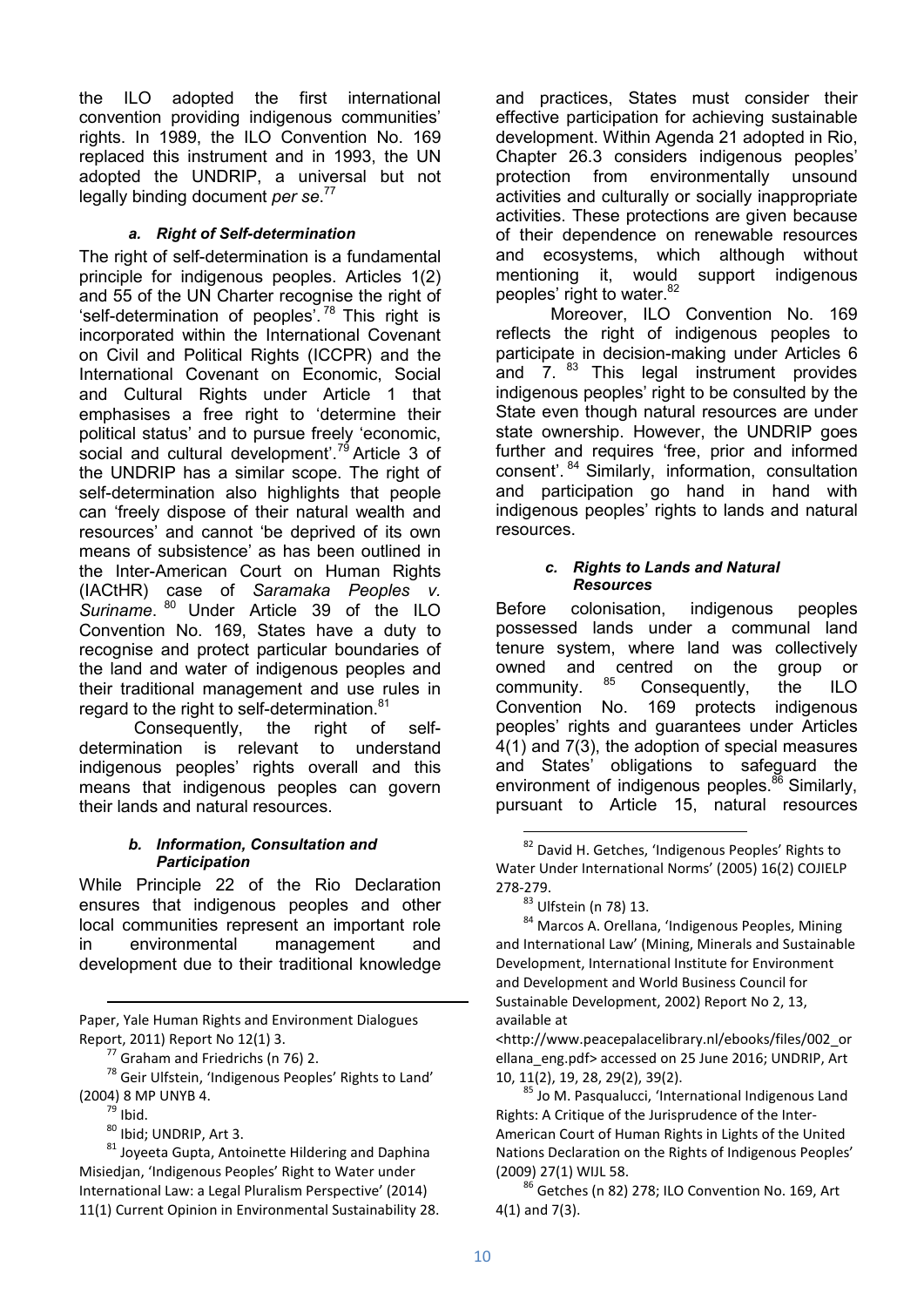pertaining to indigenous peoples' lands must be protected and these peoples have a right 'to participate in the use, management and conservation of these resources'. The term 'natural resources' includes water resources that constitute a 'basic resource for the survival of indigenous communities'.  $87$  Article 32(2) of the UNDRIP also emphasises that in the use of lands and natural resources, consultation and cooperation must be undertaken 'in connection with the development, utilisation or exploitation of mineral, water or other resources'.<sup>88</sup>

Furthermore, Article 14 of the ILO Convention No. 169 underlines the rights of ownership and possession of indigenous peoples over their lands traditionally occupied, but as it constitutes not an exclusive right, it does not exclude non-indigenous peoples from undertaking activities through permits or grants delivered by the State over indigenous lands.<sup>89</sup> Article 15(2) stipulates that States can retain ownership over minerals or sub-surface resources and 'shall establish or maintain procedures through which they shall consult these peoples'.  $90^{\circ}$  Consequently, it does embrace groundwater, but provides a specific right to sub-surface resources and uses the term 'consult' that is weaker than a prior, free and informed consent. Thus, due to this recognition, indigenous peoples have priority rights in the use of natural resources, but not absolute ownership. This means that they need to be considered first in the award of privileges within existing laws and regulations, with special attention to their needs and welfare, particularly for extraction, exploitation or development of any natural resources within their area as they have traditionally occupied their lands.<sup>91</sup>

87 Marco Parriciatu and Francesco Sindico, 'Contours of an Indigenous Peoples' Right to Water in Latin America under International Law' (2012) 1(1) IHRLR 222- 223.

88 Daphina Misiedjan and Joyeeta Gupta, 'Indigenous Communities: Analysing their Right to Water under Different International Legal Regimes' (2014) 10(1) ULR 84; UNDRIP, Art 32(2).

<sup>89</sup> Ulfstein (n 78) 17.

<u>.</u>

<sup>90</sup> Orellana (n 84) 13; ILO Convention No. 169, Art 15(1)(2).

Similarly, the IACtHR ensures that property rights provide automatic resource rights. Within its constitutional provisions, the Inter-American Commission on Human Rights (IACHR) emphasises the rights of indigenous communities to their territories, natural resources and their right to consultation and to have prior, free and informed consent, in any situation in which exploitation of natural resources in indigenous territories is to start. In the case *Mayagna (Sumo) Awas Tingni Community v. Nicaragua*, the IACtHR mentioned that:

'*Among indigenous peoples there is a communitarian tradition regarding a communal form of collective property of the land, in the sense that ownership of the land is not centred on an individual rather on the group and its community. Indigenous group, by the fact of their very existence, have the right to live feely in their own territory; the close ties of indigenous people with the land must be recognized and understood as the fundamental basis of their cultures, their spiritual life, their integrity, and their economic survival. For indigenous communities, relations to the land are not merely a matter of possession and production but a material and spiritual element which they must fully enjoy, even to preserve their cultural legacy and transmit it to future generations.*' 92

The IACHR also asserted in the lawsuit that indigenous peoples' right to traditional lands is an international customary law norm, but this claim was not directly addressed by the Court as it was not essential for the ruling.  $93$ 

Besides, the case *Kichwa Indigenous People of Sarayaku v. Ecuador* guarantees the linkage between indigenous peoples and their lands, including their natural resources of the ancestral territories, outlined under Article 21 of the American Convention on Human Rights, which stipulates the right to the use and enjoyment of property. Ecuador had granted a communal property title to these communities by reserving rights, such as their rights to subsurface natural resources. However, although a company initiated oil exploration

 $91$  Sedfrey M. Candelaria. 'Comparative analysis on the ILO Indigenous and Tribal Peoples Convention No. 169, UN Declaration on the Rights of Indigenous Peoples (UNDRIP), and Indigenous Peoples' Rights Act (IPRA) of the Philippines' (2012) International Labour Organisation 38.

<sup>92</sup> *Case of the Mayagna (Sumo) Awas Tingni Community v. Nicaragua,* Series C No 79 (IACtHR, Judgment 31 August 2001) para 149.  $93$  Ibid para 140(d).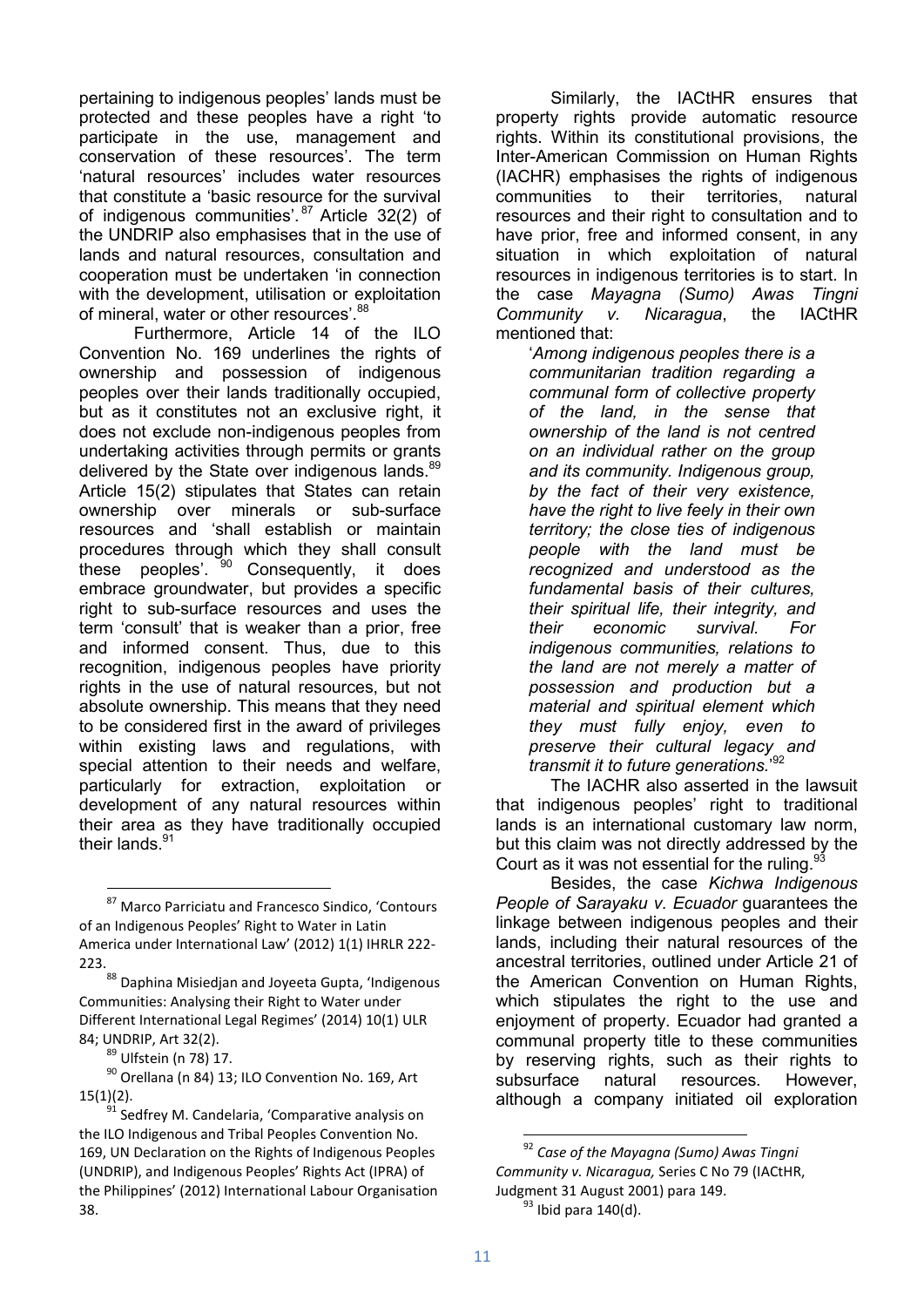after Ecuador had signed a contract with it, the Sarayaku claimed that it threatened their way of life and damaged their lands. $94$ 

Similarly, throughout the case *Sawhoyamaxa Indigenous Community v. Paraguay*, the IACtHR affirmed that the State is held responsible for its failure to deny indigenous peoples' title and possession of their lands. As result, the community became vulnerable and their integrity and survival were threatened.<sup>95</sup> The case *Saramaka v. Suriname* also confirmed that a State cannot restrict property rights to indigenous peoples through exploration and extraction activity in an indigenous territory, because it threatens indigenous peoples' use and enjoyment of natural resources used and necessary for their survival. The term 'survival' includes States' assistance to preserve and safeguard indigenous peoples' special relationship with their territory and authorises them to continue living traditionally. In the report of 1997 related to the situation of the Ecuadorian human rights, the IACtHR observed that indigenous peoples' survival depends on their continued utilisation of traditional systems of their territory and lands. Land involves their capacity of providing resources to sustain their life and their geographical territory for their cultural and social reproduction.<sup>96</sup>

Consequently, in the *Saramaka* case, indigenous peoples' rights to clean natural water might be disturbed by mining concessions. However, if certain conditions are met, particularly effective participation through consultation and free, prior and informed consent, benefit sharing and prior environmental and social impact assessment, the State can grant concessions. Therefore, the right to natural resources for indigenous communal landholders is restricted and the court concluded that the consent of indigenous peoples is only required for large-scale projects

<u>.</u>

that would affect the integrity of peoples' lands and natural resources. Thus, the IACtHR does not coincide entirely with the principles of indigenous peoples' rights.<sup>97</sup>

In addition, Article 13(2) of the ILO Convention No. 169 stipulates that the concept of territories includes the total environment of the areas that indigenous peoples occupy and use.<sup>98</sup> While natural resources are everything that has a natural existence on Earth, groundwaters and aquifers having an environmental impact on indigenous peoples must be included under the total environment.<br>Hence, governments must protect and Hence, governments must protect and guarantee aquifers' use, need and occupation to indigenous peoples. Because of the lack of accepted definition, the interpretation of lands, territories and resources must be broad to embrace indigenous culture developed within the environment, also referred to as Mother Earth. $99$ 

Consequently, groundwater can be treated either as part of the land, as a commodity subject to its capture through a well for instance, or subject to absolute ownership by a property owner. Under Spanish law, which influenced the South American groundwater law, the owner of the superadjacent land has traditionally possessed groundwaters. The South American interpretation also affirms that groundwater underlying public lands represents public groundwater.<sup>100</sup>

Furthermore, despite not being located on indigenous peoples' land and territory, water transcends political boundaries and indigenous peoples' land and territory. Thus, General Comment No. 15 of the Committee on Economic, Social and Cultural Rights protects the right to water for all persons and under paragraph 16(d), indigenous peoples have access to water resources on their ancestral lands and this must be protected from

<sup>94</sup> Case of the *Kichwa Indigenous People of Sarayaku v. Ecuador,* Series C No 245 (IACtHR, Judgment 27 June 2012); Thomas M. Antkowiak, 'Rights, Resources, and Rethoric: Indigenous Peoples and the Inter-American Court' (2014) 35(1) UPAJIL 155-156.

<sup>&</sup>lt;sup>95</sup> WaterLex, 'WaterLex Legal Database | Case of the Sawhoyamaxa Indigenous Community v. Paraguay (Merits, Reparations and Costs) (IACHR, 2006)', available at <http://www.waterlex.org/waterlex-legaldatabase/index.php?r=legalDocument/customView&id= 356> accessed on 27 June 2016.

<sup>96</sup> Orellana (n 84) 10; Case of the *Saramaka People v. Suriname*, Series C No 172 (IACtHR, Judgment 28 November 2007).

<sup>97</sup> Case of the *Saramaka People v. Suriname,* para 17 (n 96); Graham and Friedrichs (n 76) 9; Pasqualucci (n 85) 81, 83, 98.

<sup>98</sup> Getches (n 82) 273; Parriciatu and Sindico (n 87) 223; ILO Convention No. 169, Art 13(2).

 $99$  Candelaria (n 91) 34; ILA, 'The Hague Conference -Rights of Indigenous Peoples' (ILA, 2010) 20-21, available at < www.ila-hq.org/download.cfm/docid/9E2AEDE9- BB41-42BA-9999F0359E79F62D> accessed on 27 June 2016.

<sup>100</sup> Albert E. Utton, 'The Development of International Groundwater Law' (1982) 22(1) NRJ 98; Eckstein and Eckstein (n 40) 680.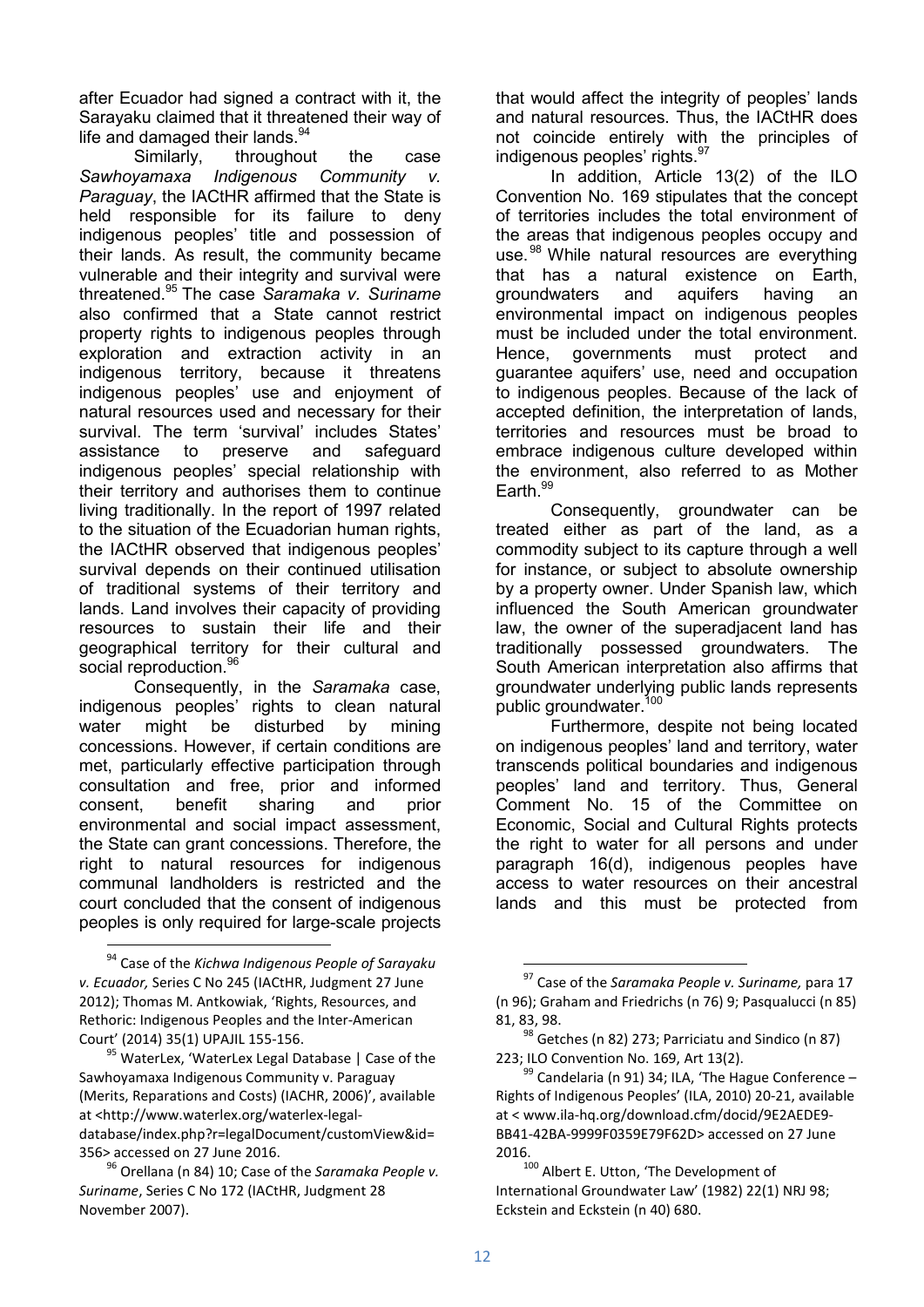contamination.  $101$  Consequently, contaminated surface waters or groundwaters, passing through indigenous peoples' lands and territories might have consequences on them. By providing obligations only to States, the UNWC guarantees only 'vital human needs', but in contrast, the ILO Convention No. 169 includes States' duties and indigenous rights. 'Vital human needs' constitute a way to sustain human life and to prevent starvation, but understanding it through indigenous peoples' rights leads to a broader interpretation of indigenous peoples' rights.<sup>102</sup> The Human Right Committee also decided within the communication *Poma Poma v. Peru* that the diversion of water that degrades indigenous lands was a violation of Articles 1(2) and 27 of the ICCPR if indigenous peoples can prove the connection between water and their expression of culture and consequently, Article 27 could protect indigenous peoples' right to water.<sup>103</sup>

Furthermore, under Article 29 of the UNDRIP, States have a duty to take effective measures to guarantee that no hazardous materials are placed or stored on indigenous peoples' lands without their free, prior and informed consent. Consequently, this provision considers indigenous health and indigenous risks when these people are in contact with hazardous materials due to negative human impacts. States have environmental and human obligations to protect their indigenous peoples in the case of contaminated water that has consequences on peoples' health.<sup>104</sup>

Consequently, while indigenous peoples have suffered unjust dispossession of their lands, territories, natural resources and social marginalisation in many parts of the world, international legal instruments guarantee *de jure* indigenous peoples' rights over lands, territories and natural resources. States then have duties to protect these rights according to regional courts, such as the IACtHR that demonstrated that indigenous rights to traditional lands have attained the rank of customary international law. As a result, due to their communal ownership over natural resources, indigenous peoples can fully enjoy

<sup>101</sup> Christina Leb, 'The Right to Water in a Transboundary Context: Emergence of Seminal Trends' (2012) 37(6) Water International 641; Parriciatu and Sindico (n 87) 225.

-

their collective rights over water resources without external interference. States must grant territorial titling through effective and regulated procedures in order to protect indigenous peoples' right to property on their lands. The right to self-determination provides indigenous peoples' right to give their prior, informed and free consent to any natural resource exploitation where they live and the State can only exploit natural resources after gaining this right through consent. However, it is limited by the survival of the indigenous communities. $105$  If contaminated groundwater infringes upon the survival of indigenous communities as provided in *Saramaka v. Suriname*, it might be in violation of indigenous peoples' rights and in breach of States' protection for 'vital human needs' as regards the UNWC and the Draft Articles.

# **4 ALT and Peruvian and Bolivian National Laws**

This Section analyses the ALT and Peruvian and Bolivian national laws in relation to the assessment realised in the previous Section to consider the indigenous peoples' rights to lands and natural resources in the context of groundwater contamination in the Lake Titicaca region.

# *A. ALT*

# *a. Law and Policy*

In 1955, Bolivia and Peru signed their first formal agreement in Lima in order to study and manage Lake Titicaca's water resources. This document emphasised that the waters of the lake must be indivisibly and exclusively joint owned. In 1986, this framework moved to a more institutionalised bilateral sub-commission, SUBCOMILAGO, assisted financially and technically by the European Community to improve the joint watershed management. In 1993, studies realised by European companies led to a Binational General Master Plan for the Development of the Integrated Region of Lake Titicaca, which represents a basis reference relating to watershed management in different basins. This Plan includes the use of the water resources within the TDPS System and

 $102$  Hammer (n 51) 157.

 $103$  Misiedjan and Gupta (n 88) 80, 81, 87.

<sup>104</sup> Graham and Friederichs (n 76) 5 ; UNDRIP, Art 10, 25-29.

<sup>105</sup> Getches (n 82) 27; Parriciatu and Sindico (n 87) 218, 235.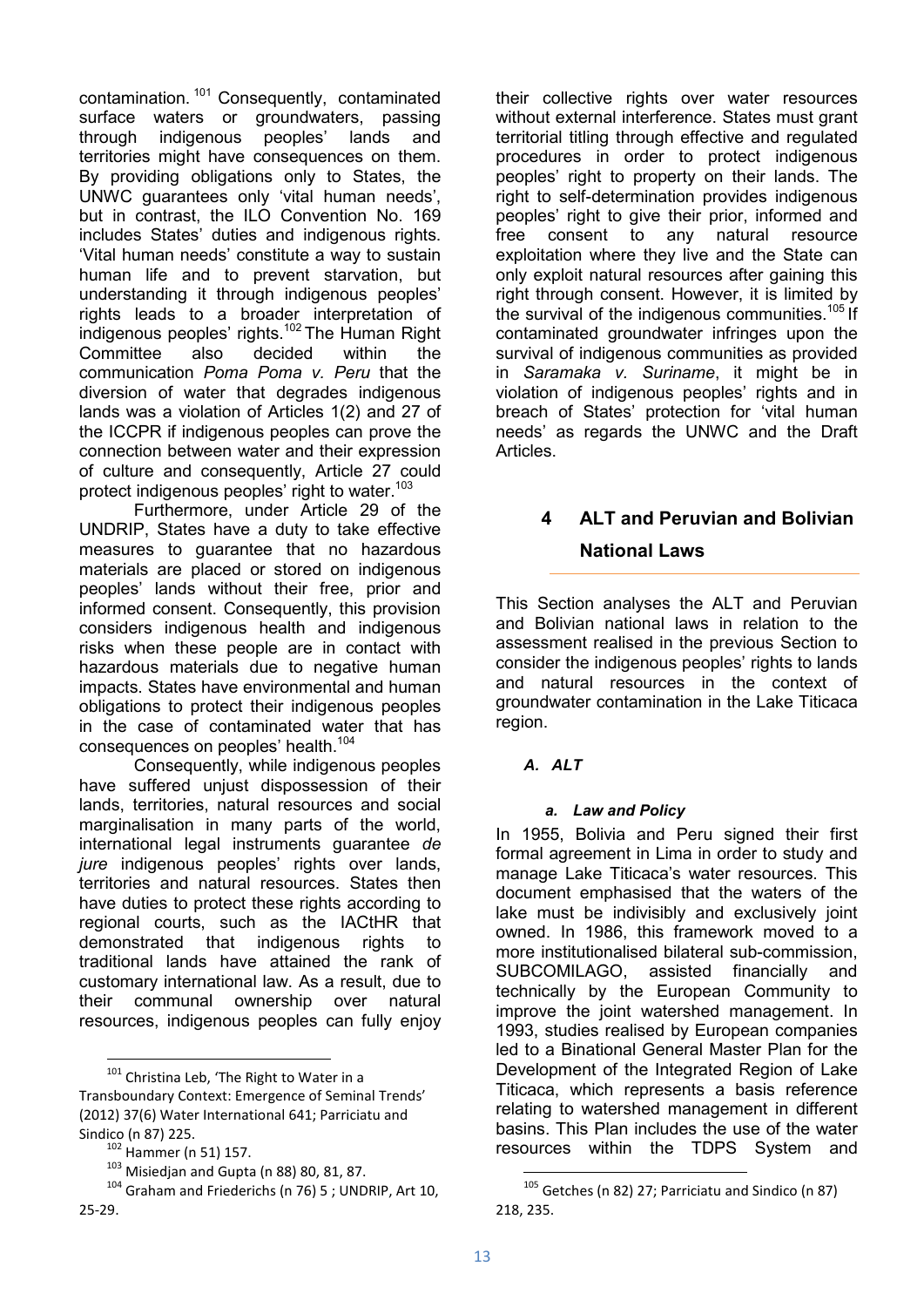measures for flood control and prevention around Lake Titicaca and biodiversity and environment preservation. In 1996, the two riparian States then set up the ALT, which involves representatives from both States. The responsibility of the ALT is to guarantee the implementation of the Binational General Master Plan.<sup>106</sup> The Peruvian and Bolivian Congresses then ratified the statute of the ALT, the Bolivian Congress adopted the Law No. 1972 on 30 April 1999, and the Peruvian Congress passed the Legislative Resolution No. 26873 on 12 November 1997.<sup>107</sup>

While the ALT constitutes a supreme body and decides to implement and enforce regulations on control and protection of the waters of the TDPS System, the Peruvian and Bolivian Ministries of Foreign Affairs are responsible within the ALT for its political functioning and two national projects on a technical level: the Special Project Lake Titicaca in Peru and the Bolivian Operational Unit in Bolivia.<sup>108</sup> Under Article 8 of the Statute of the ALT, the ALT is autonomous to decide and manage its functions after both Ministries of Foreign Affairs have approved them within the Operative Annual Plan, a plan adopted each year related to the current needs regarding water management and development.<sup>109</sup> Pursuant to the Headquarter Agreement adopted by the ALT and Bolivia that established the Headquarter of the ALT in La Paz, Article 16 ensures that the realisation of the Master Plan must be considered scientifically and technically and through an annual plan adopted by the Peruvian and Bolivian Ministries of Foreign Affairs.<sup>110</sup> The Ministry of Sustainable Development and<br>Planning in Bolivia and the Peruvian Planning in Bolivia and the Peruvian

<sup>106</sup> Rieckermann and others (n 15) 9-10.

-

<sup>107</sup> Autoridad Binacional Autónoma del Lago Titicaca, Sístema Hídrico TDPS: Perú – Bolivia (ALT), 'ALT | Leyes de Creación', available at <http://altperubolivia.org/web/nosotros/marcolegal/itemlist/category/2-de-creaci%C3%B3n.html> accessed on 15 June 2016.

 $108$  UNESCO – WWAP (n 1) 475.

 $109$  Estatuto ALT (29 May 1996) Art 8, available at <http://www.alt-perubolivia.org/web/nosotros/marcolegal/itemlist/category/3-normatividad-defuncionamiento.html> accessed on 15 June 2016 (Translation by the author).

<sup>110</sup> Convenio Sede (15 April 1996) Art 16, available at <http://www.alt-perubolivia.org/web/nosotros/marcolegal/itemlist/category/3-normatividad-defuncionamiento.html> accessed on 15 June 2016 (Translation by the author).

Development Institute in Peru also control and enforce water laws and policies within their country and the TDPS System.<sup>111</sup>

Consequently, under Article 5 of the Statute of the ALT, the ALT has various functions. Especially, its first function is the achievement of the Master Plan. The ALT must also promote sustainable development within the TDPS System and consider, *inter alia*, projects that regulate the waters within the basin of Lake Titicaca, regulate the water resources particularly in the event of floods and droughts, ensure data collection, coordinate all the bodies working for the TDPS System, and support the preservation and protection of the ecosystems.<sup>112</sup>

#### *b. Limits*

Nevertheless, the scope of the ALT is limited. Although Article 4 of the Statute of the ALT provides that this body has a duty to encourage and rule actions, programmes and projects and enact legislation for the management, control and protection of the water resources of the TDPS System, the ALT and its associated legislation does not clearly define 'water'.<sup>113</sup> However, concerning its geographical field of competence, Article 6 ensures that the work of the ALT is located within the basins of the TDPS System and the Master Plan requires projects to ensure water resources' availability in surface water or groundwater sources. Consequently, the Statute does not distinguish surface water and groundwater, and the Master Plan includes both only for implementing new projects of irrigation and drainage. Although the ALT and the Master Plan do not specifically mention the principles of the UNWC, these documents develop them broadly. For example, the ALT demonstrates cooperation between riparian States, exchange of information within the TDPS System, and the obligation to preserve the quality of the water.<sup>114</sup> However, as there is no indication in the Statute and no more information within the Master Plan about management and preservation of groundwater or aquifers, the ALT does not seek to achieve the provisions of the Draft Articles.

 $111$  UNESCO – WWAP (n 1) 475.

<sup>112</sup> Estatuto ALT Art 5.

 $113$  Ibid Art 4.

<sup>&</sup>lt;sup>114</sup> Ibid Art 5-6; ALT, 'ALT | Plan Director', available at <http://www.alt-

perubolivia.org/web/publicaciones/plan-director.html> accessed on 6 July 2016.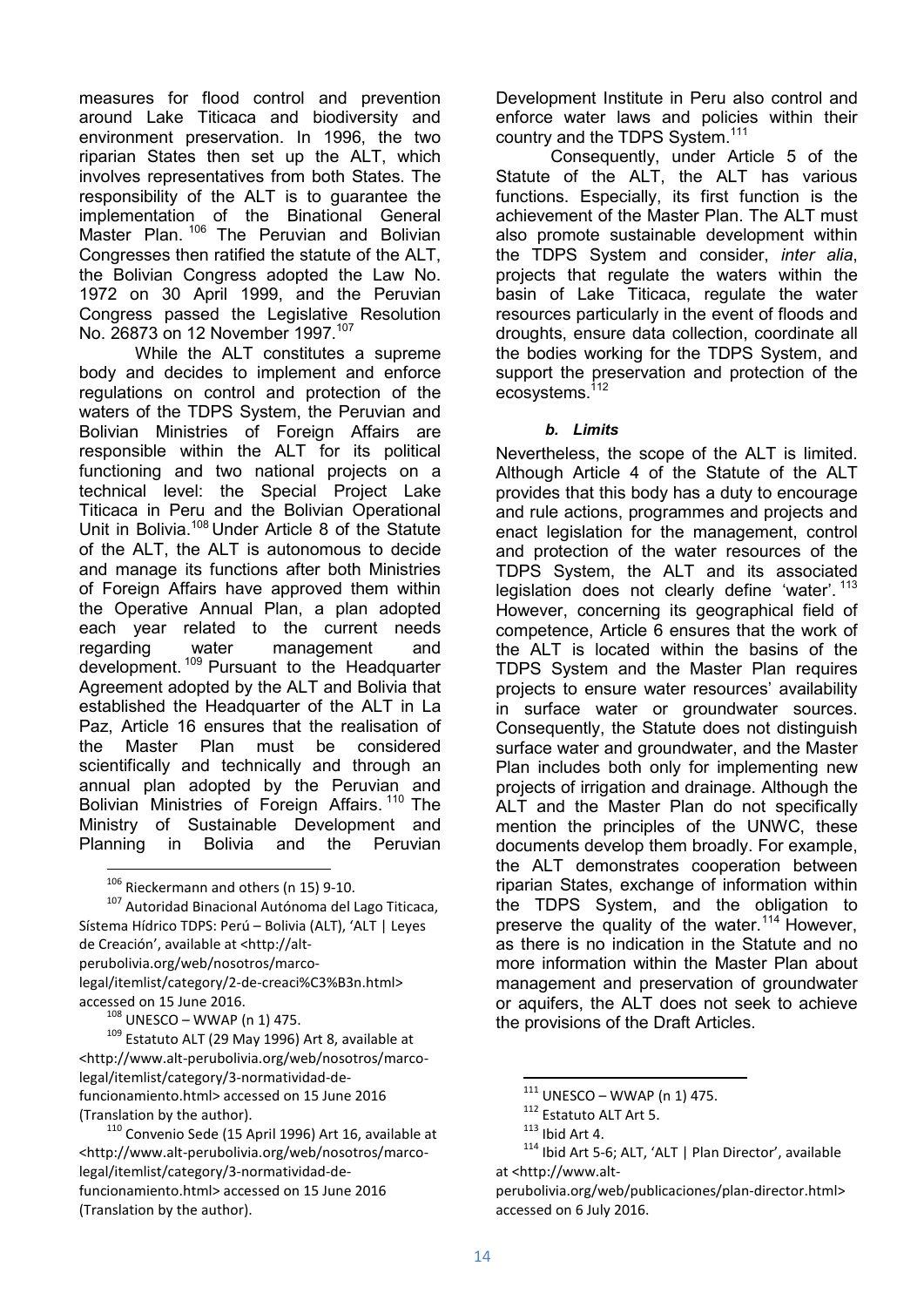Indigenous peoples are also absent from the scope of the ALT. Under Article 12(a)(1) of the Statute, the Master Plan must foster cooperation and participation of the required actors. However, it does not determine who the actors are. The Master Plan includes the participation of the future beneficiaries of the new projects of irrigation and drainage, but it does not define what their rights are.  $115$ Similarly, neither the Statute nor the Master Plan refers to 'vital human needs' having priority in the case of a conflict of the uses of the water resources, as required under the UNWC. These instruments do not include any human perspective in the management and preservation of the water resources of the TDPS System.

Regarding mining production, mining activities might be included as Article 5(e) states that the ALT must coordinate and prevent activities affecting the dynamics of the TDPS System. The Statute does not define the types of activities, although they can be temporary or permanent, current or future, national or binational and public or private. The Master Plan, however, stipulates that controls of mining contamination must be established.<sup>116</sup> Subsequently, though mining activities must be controlled to prevent damages to the TDPS System, the legal framework of the ALT does not clearly include aquifers and groundwater or indigenous peoples' rights. Assessing Peruvian and Bolivian national laws is therefore pertinent.

#### *B. Water and Groundwater National Laws*

The body in charge of integrated water resources management must enact rules within the TDPS System and by virtue of Article 12(b)(2) of the Statute, it must consider current legislation in Peru and Bolivia related to the water resources and contemplate their compatibility to improve the management and regulation of the water resources of the TDPS System.<sup>117</sup>

Riparian States have different approaches regarding the protection of their water resources. Under Article 374, the Bolivian New Constitution of 2009 sets up an important place for guaranteeing all inhabitants' access to water resources and it limits privatization

<u>.</u>

previously realised. Under Article 373(II), surface and groundwater resources are vulnerable, limited and have a social, cultural and environmental function and pursuant to Article 375, the State has a duty to manage, conserve and use water basins sustainably. Pursuant to Article 377(II), border and transboundary waters must be protected for populations. <sup>118</sup> Similarly, the Water and Sanitation Services Law No. 2066 under Article 8(k)(vii)(o) and the Irrigation Law No. 2878 under Articles 20 and 21 include traditional and customary rights, uses and management of water resources by indigenous peoples and peasant farm worker communities. Under Article 5 of the Water and Sanitation Law No. 2066, water must be shared for human wellbeing and no discrimination between citizens is allowed. Bolivian legislation also includes landowners' rights to water on their land, but none of the legislation includes groundwater resources. <sup>119</sup> Nevertheless, under Article 20 and 21 of the 1906 Water Law, the owner had a right of property over groundwater and could freely extract water through wells, unless it would have diminished waters of the neighbours. However, this legislation has been replaced.<sup>120</sup> Hence, the Bolivian water law does not distinguish surface water and groundwater, but stipulates the protection of water and particularly transboundary water for its citizens.

In contrast to Bolivia, under Article 66 of the Peruvian Constitution, natural resources constitute the patrimony of the nation and the government holds sovereign rights over all

119 USAID, 'USAID Country Profile, Property Rights and Resource Governance – Bolivia' (n 33) 11; Ley No. 2066, Ley de los Servicios de Agua Potable y Alcantarillado Sanitario (11 April 2000) Gaceta Oficial de Bolivia, Art 5, 8 (Translation by the author); Ley No. 2878, Ley de Promoción y Apoyo al Sector Riego para la Producción Agropecuaria y Forestal (8 October 2004) Gaceta Oficial de Bolivia, Art 20-21 (Translation by the author).

<sup>120</sup> Rocio Bustamante, 'Legislación del Agua en Bolivia' (WALIR Research Vol. 2, Centro Agua, UN/CEPAL and Wageningen University, 2002) 65-66, available at <http://www.cepal.org/drni/proyectos/walir/doc/walir4. pdf> accessed on 20 June 2016.

 $115$  Estatuto ALT Art 12(a)(1); ALT, 'ALT | Plan Director' (n 114).

<sup>116</sup> Estatuto ALT, Art 5(e); ALT, 'ALT | Plan Director' (n 114).

 $117$  Estatuto ALT, Art 12(b)(2).

<sup>118</sup> USAID, 'USAID Country Profile, Property Rights and Resource Governance – Bolivia' (n 33) 11; Nueva Constitución Política del Estado, Bolivia (Adopted on 21 October 2008, entered into force on 7 February 2009) Art 373(II), 374, 375, 377, available at <http://www.santacruz.gob.bo/archivos/PN2210201012 2236.pdf> accessed on 30 May 2016 (Translation by the author).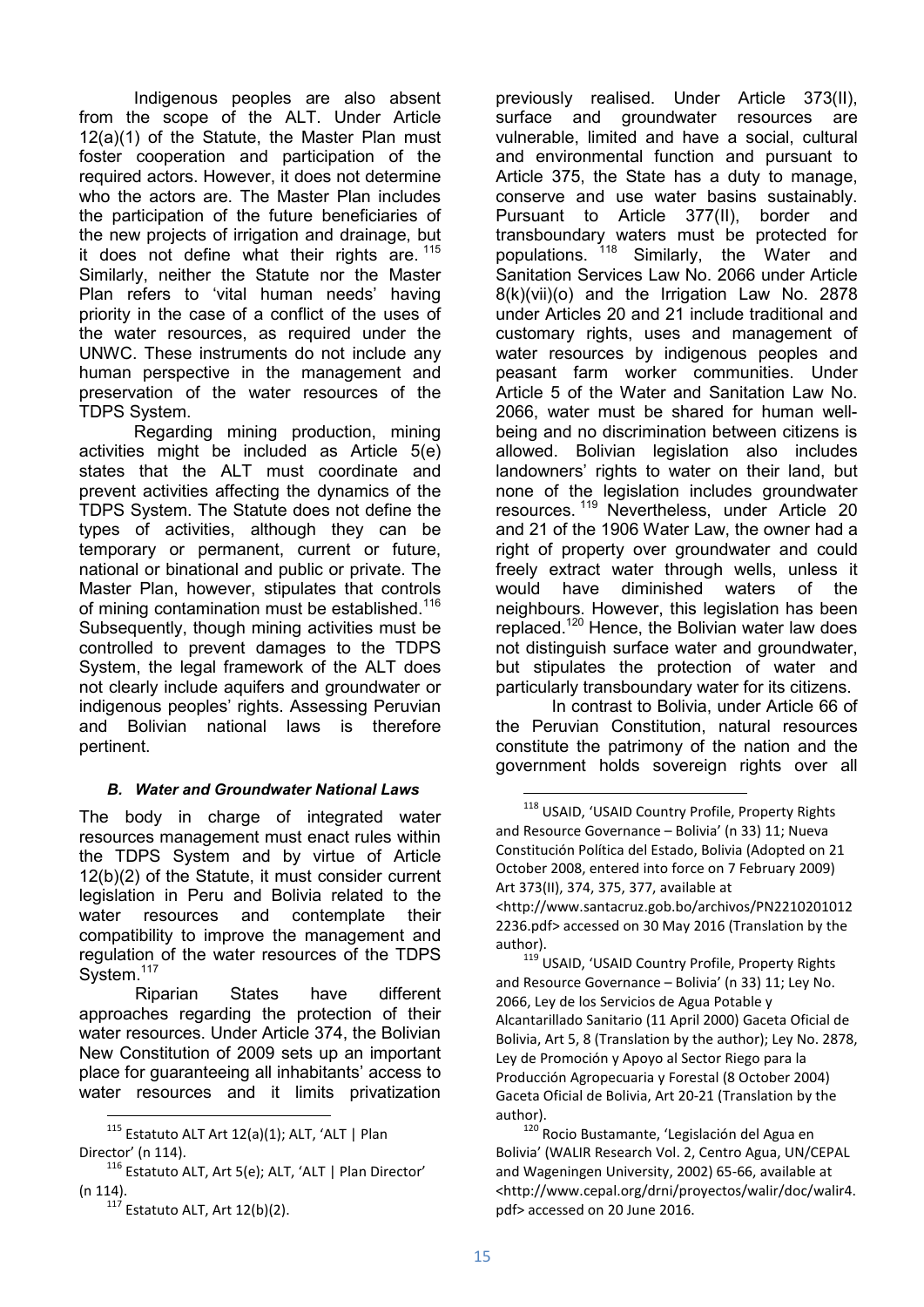natural resources, including water, and has a right to regulate their use by private parties.<sup>121</sup> On 31 March 2009, the Water Resources Law No. 29338 replaced the 1969 General Water Law by enhancing the National Water Resources System, which includes many institutions at various political levels. Under Article 18, native communities must be represented within the National Water Authority. Peruvian legislation improves water resources management to the river basin level, as Article 1 ensures that all water resources, including surface water and groundwater, are embraced, as well as emphasising public participation in water management. This recent legislation leads to customary law governing water resources, and water rights are given to households within a community through a hierarchical system. Under this system, legitimate users of the water resources alternatively own water rights and for instance, a person has a right alternatively with other users to irrigate a plot of land, as stated under Article 32. Article 90 of the Regulation of the Law No. 29338 supports an imprescriptible right for native communities to use the water resources on their lands and on the basin where water resources came in accordance with ancestral uses and customs. This provision also ensures that native communities do not have to form communities of water users to claim this right to water. Articles 3.5 and 64 of the Law allow native communities to use water resources on their lands and require their participation in the use and management of the water resources. Moreover, under Article 43 of the Regulation, the use of transboundary basins must be in conformity with the principles of international law and agreements in force.<sup>122</sup>

Furthermore, while Bolivia does not incorporate groundwater management, the Peruvian Water Resources Law No. 29338 encompasses surface water and groundwater

<u>.</u>

management under Article 1. Title IX provides provisions only for groundwater mandated by the National Water Authority to study, control, preserve and regulate groundwater. It also stipulates exploitation requirements to use groundwater. Under Article 243, the National Water Authority can use groundwater in case of basic needs in rural areas. Moreover, pursuant to Article 277(c), the contamination of any source of surface or groundwater constitutes an infraction regardless of the situation or circumstances.<sup>123</sup>

Consequently, both Bolivian and Peruvian national water laws provide particular rights to all citizens and particularly to indigenous peoples or native communities, as called for under Peruvian legislation. While Bolivia protects transboundary waters for its population but does not embrace groundwater, Peruvian legislation ensures that native communities have a right to groundwater as the Law No. 29338 protects all water resources. Peru also guarantees the protection of transboundary basins such as in international law. Nevertheless, no legislation mentions the Draft Articles.

#### *C. Peruvian and Bolivian Mining Laws*

Despite the fact that there is no international mining law, States usually retain ownership over their minerals. This is the case in Bolivia, where the 2009 Constitution ensures the State's ownership and responsibility for all mineral resources located in the soil and subsoil under Article 369 and 370. The State also has the right to contract with mining companies and to control the mineral production chain.<sup>124</sup> Similarly, the 1997 Mining Code highlights States' ownership over minerals, including metals and precious stones, and minerals located on communal lands. Exploration and extraction of minerals are also regulated by the government that distribute grant concessions to individuals and entities through a particular right under Article 4, after individuals and entities have applied for concessions. This right is distinct from the right of the owner, but transferable in case of hereditary succession. Article 31 stipulates that when the mining concession holder has received their concession, they have the right to

<sup>&</sup>lt;sup>121</sup> Patrick Wieland, 'Going Beyond Panaceas: Escaping Mining Conflicts in Resource-rich Countries Through Middle-ground Policies' (2013) 20(1) NYUELJ 211; Constitución Política del Perú (Adopted on 29 December 1993 and entered into force on 1 January 1994) Diario Oficial 'El Peruano' Art 66 (Translation by the author).

<sup>122</sup> USAID, 'USAID Country Profile, Property Rights and Resource Governance – Peru' (n 34) 10-11; Ley No. 29338, Ley de Recursos Hídricos (30 March 2009) Diario Oficial 'El Peruano' Art 1, 3.5, 32, 64 (Translation by the author); Reglamento de la Ley de Recursos Hídricos (January 2010) Diario Oficial 'El Peruano' Art 18, 43, 90 (Translation by the author).

<sup>&</sup>lt;sup>123</sup> Reglamento de la Ley de Recursos Hídricos, Art 1, 243, 277(c) and Title IX.

<sup>&</sup>lt;sup>124</sup> USAID, 'USAID Country Profile, Property Rights and Resource Governance – Bolivia' (n 33) 14-15; Nueva Constitución Política del Estado, Bolivia, Art 369-370.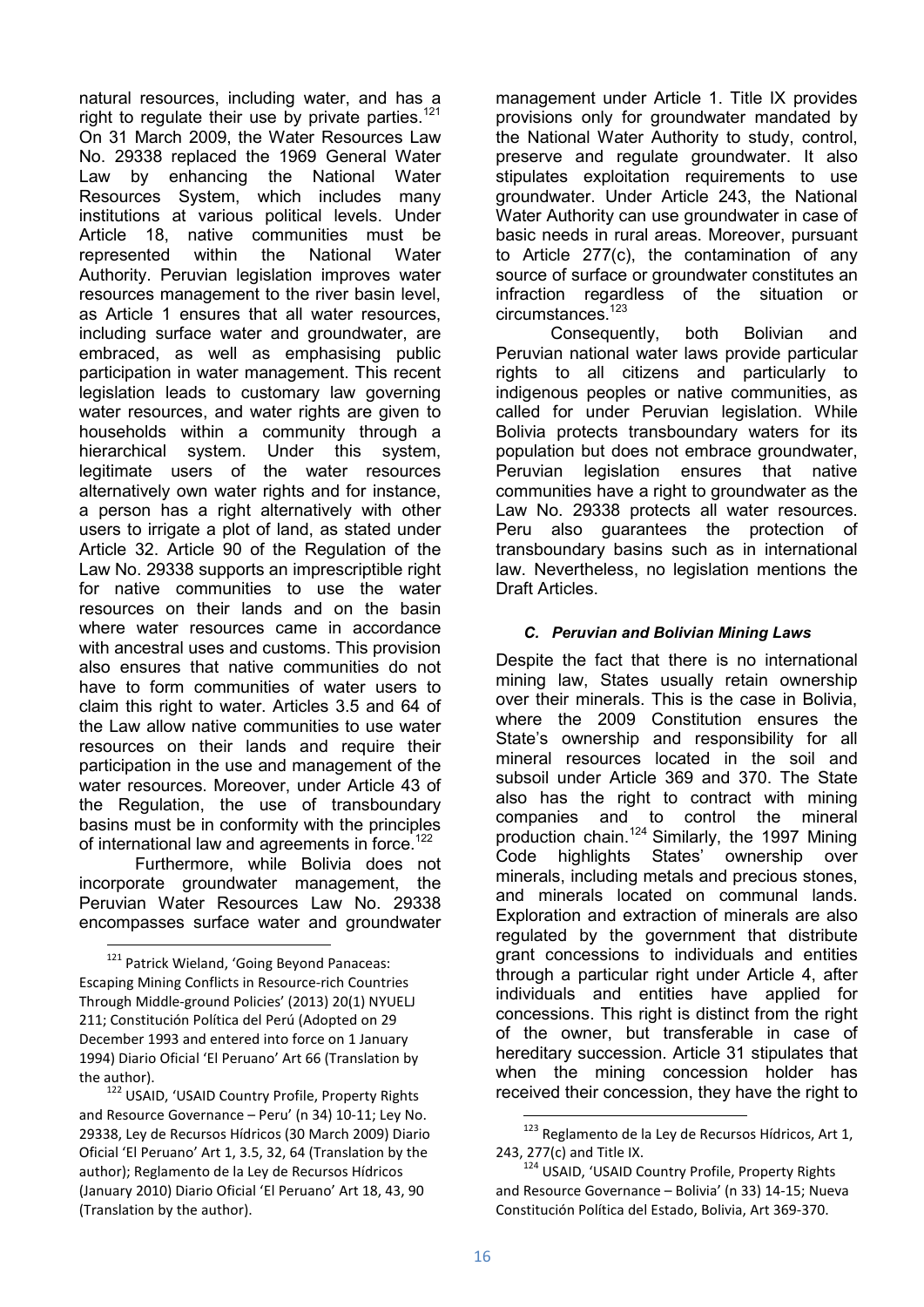explore and exploit minerals within the perimeter of their concession or outside depending on the agreement. Thus, the government has an oversight and participates in mining exploration and extraction, although the project mining code using contracts instead of concession is processing. In case of a violation of the terms of mining concessions, the Mining Code stipulates penalties, including loss of concession. Likewise, this legal instrument involves stakeholder participation in the mining sector. Moreover, it includes particular provisions to protect the environment. Pursuant to Article 85, contaminated discharges must be controlled by the concession holder or the mining company. In virtue of Article 86, environmental damages must be alleviated. <sup>125</sup> In the case of transboundary impacts, under Article 167 of the 1992 Environment Law, an EIA must be undertaken.<sup>126</sup>

This legal instrument also provides a legal framework for mining production. Article 70 regulates mining disposals and dismantling and Article 71 protects waters once mining activities are finished.<sup>127</sup> Moreover, in May 2007, President Evo Morales signed the<br>Presidential Decree No. 29117, which Presidential Decree No. 29117, which reaffirmed State jurisdiction over minerals, metals and stones and that the Mining Corporation of Bolivia manages mineral wealth, except minerals that have received grant concession before the decree. This legal document also ensures that all mining companies process to a joint venture with this body. $128$ 

Beside Bolivian mining law, in Peru, the 1981 General Mining Law, amended by the Mining Investment Promotion Law of 1991, governs mineral sector. However, the 1992 General Mining Law consolidates these changes and incorporates mining activities within one single document. The Preamble of the General Mining Law reiterates States'

<u>.</u>

indefeasible and inalienable ownership over minerals and the system of concessions relating to mineral use. Under Article 9, the concession owner has a right to explore and exploit minerals granted through a particular depth notified in the plans. Article 222 prevents water contamination from discharges and Article 225 guarantees studies to prevent environmental contamination, such as water contamination.<sup>129</sup>

Consequently, the State owns mineral deposits and grants concessions for the exploration and exploitation of minerals to nationals, foreign nationals or juridical persons. Granting concessions can include subsurface resources existing below privately owned land. Although mining operators and landowner must firstly reach an agreement in urban areas, in the event the parties do not agree, an easement can be obtained by the national government for the mining company to assess underground resources. Furthermore, though an EIA is mandatory for receiving a license, Peruvian institutions lack the capacity to regulate them efficiently, and in some areas informal prospecting concessions can be acquired.<sup>130</sup>

Moreover, under Article 15 of the General Law of the Peasant Communities, the State must protect and support peasant communities to exploit mining concessions on their territories, but in case of extinction of possession, other companies can be requested through a consensual agreement that includes peasant communities' participation.<sup>131</sup> Besides, an EIA is mandatory within an activity having potential environmental impact and public participation is therefore compulsory throughout the EIA. The case brought to the Latin American Water Tribunal, *Grufides y PIC v Estado Peruano y Minera Yanacocha SRL*, provides an interconnection between mining law and indigenous peoples' rights. It concluded that mining exploitation infringed the right to citizens to participate before any mining activity and that mining exploitation would

<sup>125</sup> USAID, 'USAID Country Profile, Property Rights and Resource Governance – Bolivia' (n 33) 14-15; Ley No. 1777, Código de Minería (17 March 1997) Gaceta Oficial de Bolivia, Art 4, 31, 85, 86 (Translation by the author).

<sup>&</sup>lt;sup>126</sup> Ley No. 1333, Ley del Medio Ambiente (27 April 1992) Gaceta Oficial de Bolivia, Art 167 (Translation by the author).

<sup>127</sup> USAID, 'USAID Country Profile, Property Rights and Resource Governance – Bolivia' (n 33) 14-15; Ley No. 1333, Ley del Medio Ambiente Art 70-71.

<sup>&</sup>lt;sup>128</sup> USAID, 'USAID Country Profile, Property Rights and Resource Governance – Bolivia' (n 33) 14-15.

<sup>&</sup>lt;sup>129</sup> USAID, 'USAID Country Profile, Property Rights and Resource Governance – Peru' (n 34) 16-17; Ley General de Minería, Decreto Supremo No. 014-92-EM (4 June 1992) Diario Oficial 'El Peruano', Preamble, Art 9, 222, 225 (Translation by the author).

<sup>130</sup> USAID, 'USAID Country Profile, Property Rights and Resource Governance – Peru' (n 34) 16-17.

 $131$  Ley No. 24656, Ley General de Comunidades Campesinas (14 April 1987) Diario Oficial 'El Peruano', Art 15 (Translation by the author).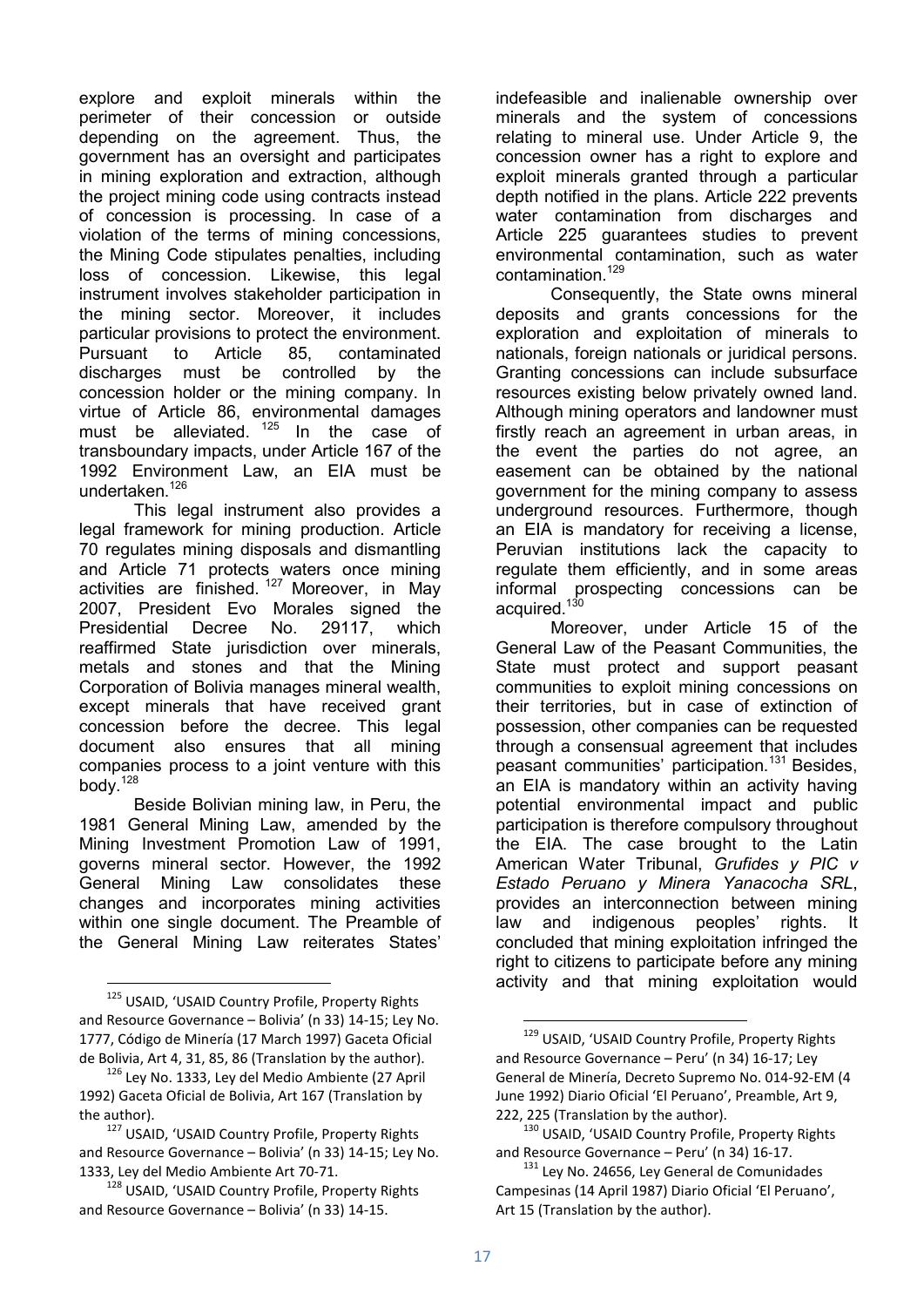generate, from technical reports provided by experts, irreversible damage to the environment, including surface water and groundwater, and it therefore does not respect the EIA. $132$  Hence, although riparian countries own and give grants for the exploitation of their minerals, they both consider the environmental damages of mining and the importance of protecting their indigenous communities from mining impacts.

## *D. National Rights of Indigenous Peoples*

Despite the fact that Bolivia and Peru are constituted by a large population of indigenous peoples sharing similar traditions, their national indigenous laws are different. In Bolivia, the Law No. 1257 adopted in 1991 agrees on the adoption of the ILO Convention No. 169.<sup>133</sup> Similarly, the 2009 Constitution recognises under Articles 2 and 289 respectively selfdetermination to indigenous peoples and indigenous peoples' possibility to form their own government if they are sharing territory, culture, history, language or political, socioeconomic and juridical institutions. The Preamble also outlines the linkage of the Bolivian population to its land and territory. Article 30 further guarantees indigenous peoples' rights to receive titling of their lands and territories, live in a healthy environment and benefit from exclusive use of the renewable natural resources on their territory.<sup>134</sup>

Furthermore, Article 304 ensures indigenous peoples' autonomy for various competences, particularly, their management of renewable natural resources, their planning and management of territorial occupation, their preservation of their habitat and landscape in conformity with their cultural, technological, historical and spatial norms and practices, and their concurrent competences regarding environmental preservation and controlling of mining activities. Article 78 of the Environmental Law No. 1333 adds indigenous peoples' participation to ensure sustainable development and to use renewable natural resources rationally. In case of the natural resources' exploitation, indigenous peoples

-

must be consulted pursuant to Article 352 of the 2009 Constitution. Article 353 also emphasises the right of the Bolivian population to have an equitable access to natural resources. 135 Finally, in regard to water resources, Article 20 of the Irrigation Law No. 2878 stipulates indigenous peoples' easement over water resources traditionally used.<sup>136</sup>

While Bolivian legislation highlights indigenous peoples' right to natural resources, indigenous lands are also protected. Article 397 of the 2009 Constitution guarantees indigenous peoples' rights over property and their sustainable use of the land.  $137$  The 1996 National Agrarian Reform Service Law and the regulations issued for that law also provide institutions and procedures for legal recognition of indigenous lands. Although Bolivia recognised millions of hectares belonging to indigenous peoples through this legislation, these communities were confronted by several obstacles. This included the rules for deciding land allocation, which led to the granting of smaller areas than originally claimed, and a significant fragmentation of indigenous land claims due to an increase of titling for agricultural colonists. As a result, protests arose since this breached indigenous peoples' rights provided under the UNDRIP and the ILO Convention No. 169.<sup>138</sup>

The Peruvian constitutional provisions are the earliest in the Americas to recognise indigenous rights. In 1974, Peru adopted the first Law of Native Communities, which ensures full property rights over lands to indigenous communities and has been amended by a similar and later law still in force. The 1979 Constitution guarantees indigenous lands as being inalienable, unmortgageable and imprescriptible. However, the 1993 Constitution constitutes a step backward on this issue, as under Article 88, indigenous lands can be

<sup>138</sup> Roldán Ortiga R, 'Models for Recognizing Indigenous Land Rights in Latin America' (The World Bank Environment Department, Biodiversity Series, 2004) Paper No. 99, 5-6, available at <http://siteresources.worldbank.org/GLOBALENVIRONM ENTFACILITYGEFOPERATIONS/Resources/Publications-Presentations/Biopublication2005ModelsforRecognizing. pdf> accessed on 25 June 2016.

<sup>132</sup> *Case Grupo de Formación e Intervención para el Desarrollo (Grufides) y Plataforma Interinstitucional Celendina (PIC) v Estado Peruano y Minera Yanacocha SRL* [2012] TLA (Translation by the author).

 $133$  Ley No. 1257 (11 July 1991) Gaceta Oficial de Bolivia (Translation by the author).

<sup>134</sup> Nueva Constitución Política del Estado, Bolivia, Preamble, Art 2, 30, 289.

<sup>135</sup> Nueva Constitución Política del Estado, Bolivia, Art 304, 352-353; Ley No. 1333, Ley del Medio Ambiente, Art 78.

<sup>136</sup> Ley No. 2878, Ley de Promoción y Apoyo al Sector Riego para la Producción Agropecuaria y Forestal, Art 20.

<sup>137</sup> Nueva Constitución Política del Estado, Bolivia, Art 397.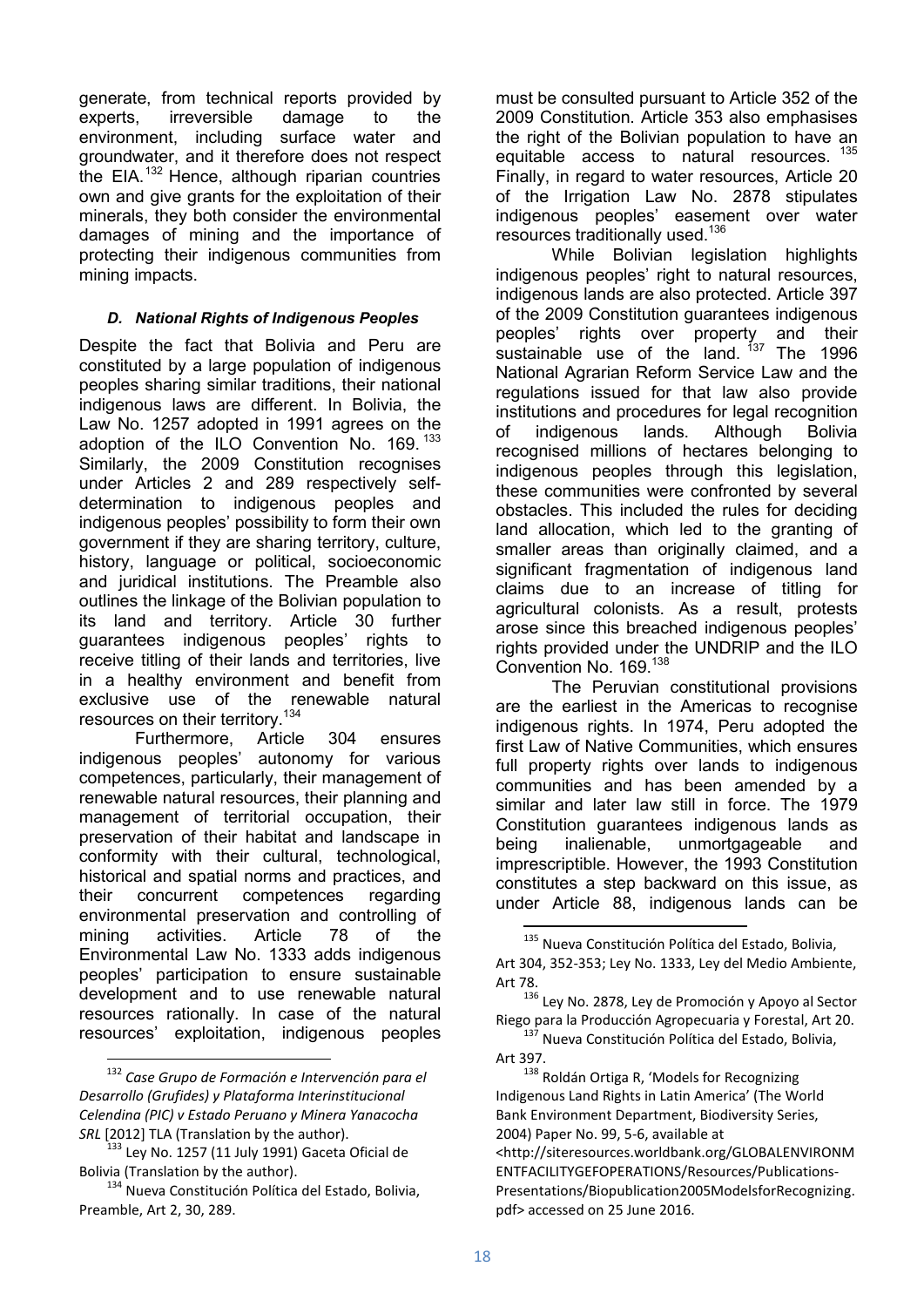bought and sold. Consequently, the territoriality of indigenous lands proclaimed in the ILO Convention No. 169 is not respected under Peruvian legislation. Moreover, before claiming their indigenous lands, indigenous communities must first form a legally recognised group to guarantee their title. This constitutes a difficult process<sup>139</sup>

Moreover, under Article 70 of the General Environmental Law No. 28611, environmental politics must include indigenous peoples in environmental territorial management. In virtue of Article 72.3, indigenous peoples have free access over natural resources to satisfy their subsistence needs and their ritual uses. Pursuant to Article 72.1, any study or project to exploit or explore natural resources located within indigenous lands must adopt rational measures to avoid cultural and socioeconomic damages.  $140$  The Water Resources Law No. 29338 also includes indigenous peoples' rights. Article 64 highlights States' obligation to recognise and respect native communities in the use of waters over their lands.<sup>141</sup>

Moreover, under Article 1(a) of the 1987 General Law of the Peasant Communities, the State must guarantee native communities' right to ownership of the territory.<sup>142</sup> Similarly, under Article 17 and 18 of the Organic Law for the Sustainable Use of Natural Resources, peasant and native communities have priority and free access to natural resources on the contiguous environment of their lands, unless third parties have exclusive rights or it is a State reserve. In addition, ancestral natural resource uses are recognised, unless they infringe on the rules for environmental protection.<sup>143</sup> However, while indigenous peoples rights include States' responsibility to protect peoples in the use, management and conservation of their resources, States own minerals and resources from the subsoil, which restricts indigenous

<u>.</u>

peoples' rights to participation and consultation.

Therefore, while the ALT includes only surface water resources, both riparian States provide a general legal framework to protect indigenous peoples' rights to lands and natural resources. In Peru, while water legislation protects groundwater and includes indigenous peoples' rights, the process for indigenous peoples to claim their rights to lands and natural resources is cumbersome. In Bolivia, although indigenous peoples' rights are comprehensive, indigenous communities also have difficulties in the recognition of their lands and natural resources. Hence, these failures have led to various indigenous protests in these countries because of breaches of international indigenous peoples' law and national legislation. In addition, the mining economy often takes priority over indigenous peoples' rights.

# **5 Recommendations**

This Section provides potential recommendations of reforms to Bolivian and Peruvian national laws and the ALT concerning indigenous peoples' rights to lands and natural resources over groundwater in the event of mining contamination.

## *A. Interconnection between Surface Waters and Groundwaters*

While groundwater can be contaminated through pollutants discharged into recharge areas on the land surface and surface streams that provide water to the aquifers, contaminated groundwater may also contaminate surface water by effluent streams fed by aquifers.<sup>145</sup> Consequently, groundwater and surface water are interlinked and are not contained by political boundaries. Moreover, due to aquifers' division into political boundaries, possibilities of transboundary contamination are significant. Because groundwater stores more pollution than flowing surface water that can to a

<sup>&</sup>lt;sup>139</sup> Ortiga R (n 138) 9, 20, 22; Constitución Política del Perú, Art 88-89.

 $140$  Ley No. 28611, Ley General del Ambiente (15 October 2005) Diario Oficial 'El Peruano', Art 70, 72 (Translation by the author).

<sup>141</sup> Ley No. 29338, Ley de Recursos Hídricos, Art 64. <sup>142</sup> Lev No. 24656, Ley General de Comunidades Campesinas, Art 1(a).

<sup>&</sup>lt;sup>143</sup> Ley No. 26821, Ley Orgánica para el Aprovechamiento Sostenible de los Recursos Naturales (25 June 1997) Diario Oficial 'El Peruano', Art 17-18 (Translation by the author).

<sup>144</sup> Armando Guevara Gil, 'El Derecho Official Frente a la Gestión Indígena y Campesina del Agua en el Perú' (WALIR Research, Centro Agua, UN/CEPAL and Wageningen University, 2002) 7, available at <http://www.cepal.org/drni/proyectos/walir/doc/walir7. pdf> accessed on 27 June 2016.

 $145$  Teclaff and Teclaff (n 6) 630.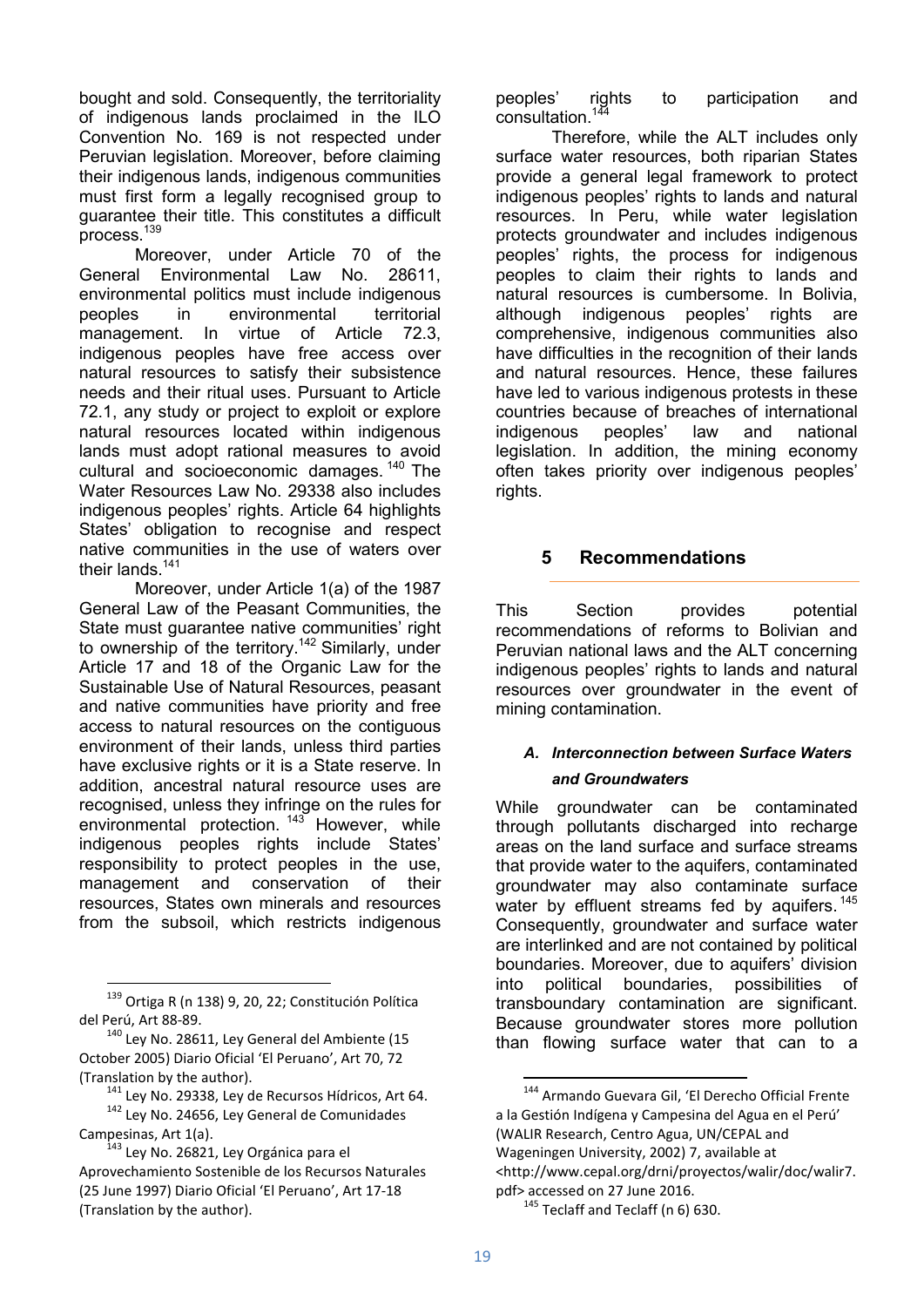considerable extent clean itself, contamination of groundwater is more serious than in the case of surface water. Therefore, a conjunctive management with recognition of the interrelationship and interconnection between surface and groundwaters is relevant.<sup>146</sup><br>In the TDPS System. the

System, the ALT constitutes a transnational agency with the capacity to set up policies, but its Statute includes mainly surface water and the Master Plan includes only the consideration of availability of groundwater in regard to new projects for irrigation and drainage. Thus, the ALT does not clearly embrace the interconnection between surface waters and groundwaters and does not provide its policies concerning this feature within the TDPS System. Although the Master Plan establishes studies of the waters within the region and compares laws of both riparian States to further improve policies and legislation within the TDPS System, only Peru includes groundwater in its legal scope and involves all water resources through a basin level approach.<sup>147</sup> Within the studies of the ALT, as neither groundwater nor aquifers are clearly mentioned, no hydrologic measures and information can be provided and shared between riparian States. Although the ALT constitutes an international body, this issue is not part of its mandate. Consequently, the ALT fails to legally incorporate the provisions of the Draft Articles.

While the only legally binding document – the UNWC – states that under Article 2(a), a 'watercourse' represents 'a system of surface waters and groundwaters', it emphasises the use of the watercourse for 'vital human needs'. In addition, the Draft Articles re-establishes this requirement and under its Preamble, emphasises the importance of groundwater for humankind and the need to conserve and protect it within the legal protection of the aquifers.<sup>148</sup> Therefore, within the TDPS System, steps should be taken to improve the protection of groundwaters and aquifers through the

<u>.</u>

consideration of international law and the interconnection between surface waters and groundwaters, in order to further protect both natural resources.

# *B. Protection against Mining Activities*

The bodies of the Inter-American system have similarly emphasised the importance of<br>protecting indigenous peoples against protecting indigenous peoples against environmental damages. States and regional bodies must assume that potential mining activities might generate toxic waste or dangerous materials within indigenous lands or indigenous natural resources. This threat affects indigenous life, physical integrity and their collective survival. It also disturbs indigenous peoples' right to property over lands and natural resources.<sup>149</sup>

Consequently, although States must guarantee indigenous peoples' rights to lands and natural resources associated to all the indigenous rights and provide an EIA for any activity having environmental impacts, suspension, compensation, reparation and prevention must also be included within national laws and policies to reduce further environmental damages and provide all indigenous peoples' rights. <sup>150</sup> Although the Statute of the ALT and the Master Plan include the establishment of controls related to mining contamination, like Bolivia and Peru, the ALT should improve their laws and policies to this direction, in order to reduce environmental impacts on indigenous peoples and thus, diminish indigenous peoples' demonstration. As the IACtHR has emphasised, riparian States and the ALT must follow a human approach by including in their laws and policies the protection of indigenous life, physical integrity and collective survival, throughout mining production.<sup>151</sup>

# *C. Rights to Lands and Natural Resources*

# *and Public Participation*

Because its mandate only covers water resources, the ALT does not obviously include any rights to indigenous peoples. However, it

<sup>146</sup> Utton (n 100) 103-114.

<sup>&</sup>lt;sup>147</sup> Estatuto ALT; ALT, 'ALT | Plan Director' (n 114); USAID, 'USAID Country Profile, Property Rights and Resource Governance – Peru' (n 34) 10-11; Ley No. 29338, Ley de Recursos Hídricos (30 March 2009) Diario Oficial 'El Peruano' (Translation by the author); Reglamento de la Ley de Recursos Hídricos (January 2010) Diario Oficial 'El Peruano' (Translation by the author).

 $148$  UNWC, Art 2(1), 10(2); Draft Articles, Preamble.

<sup>&</sup>lt;sup>149</sup> IACHR, 'Indigenous and Tribal Peoples' Rights over their Ancestral Lands and Natural Resources: Norms and Jurisprudence of the Inter-American Human Rights System' (OAS – IACHR, 2009) 85-87, available at <http://www.oas.org/en/iachr/indigenous/docs/pdf/anc estrallands.pdf> accessed on 3 July 2016.

 $150$  Ibid.

<sup>151</sup> Case of the *Saramaka People v. Suriname* (n 96).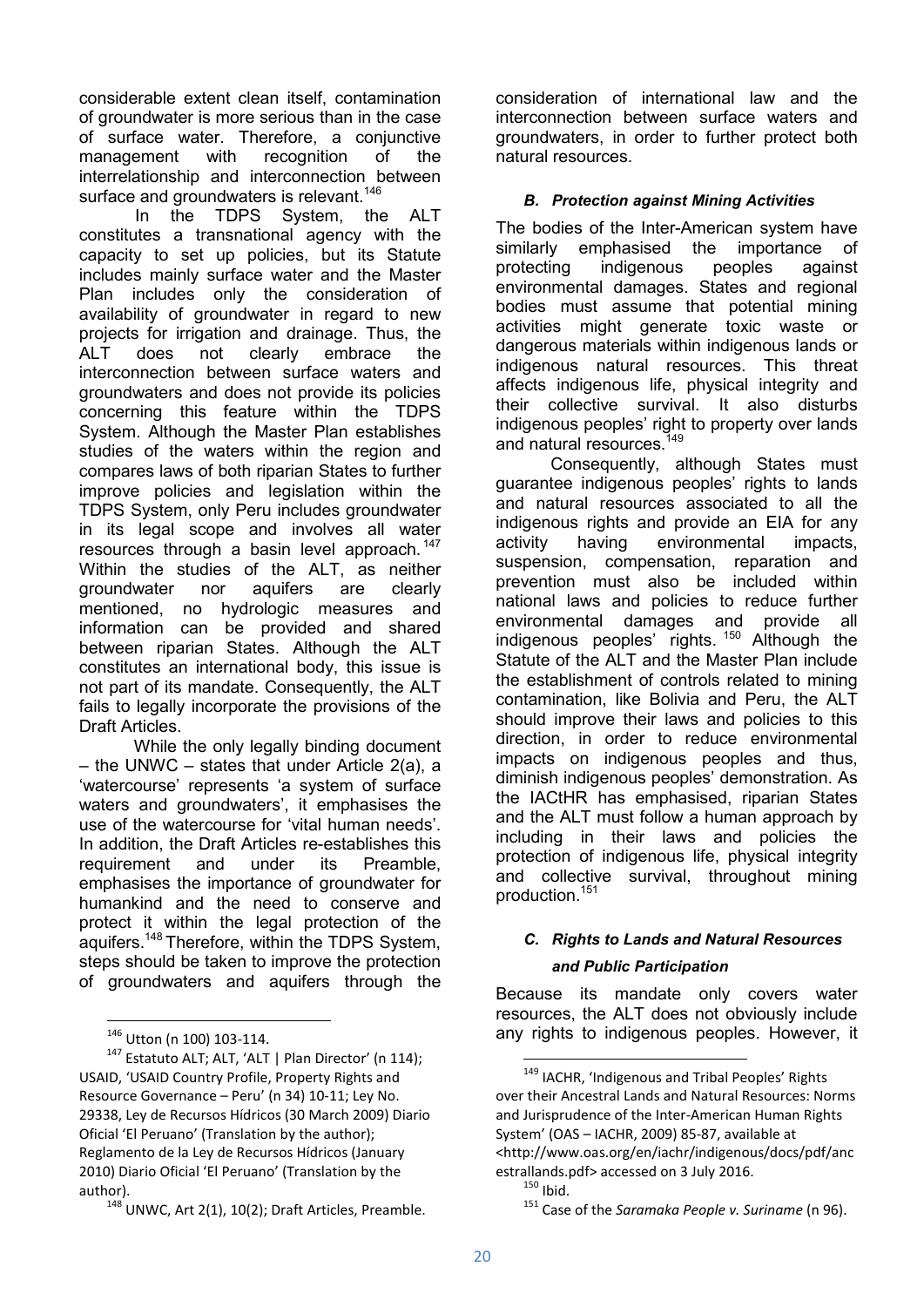also fails to include public participation, which would authorise indigenous communities to claim their rights to lands and natural resources within the TDPS System.

Public participation is embraced within the obligation to conduct an EIA. It involves informing and consulting interested or affected persons or entities in the process of decisionmaking. <sup>152</sup> The UNDRIP outlines the right of free, prior and informed consent for any measures that may affect indigenous communities or any disposal of hazardous measures on their lands or territories. Consequently, consent is harder to achieve than consultation and while the ALT does not include public participation, riparian States do not include 'consent' in their national laws. The Peruvian Law No. 29785 ensures only indigenous peoples' right of consultation and information throughout any measure that might affect them. Similarly, under the Bolivian Constitution, only participation, information and consultation are considered.<sup>153</sup>

Moreover, both States have a specific national law regarding EIAs. In Peru, the National Environmental Impact Assessment Law No. 27446 adopted in 2001 involves, under Article 1(c), public participation within the EIA and under Article 5(b) and (c), water protection and preservation of its quality. However, under Article 14, public participation embraces consultation and information but does not require any consent.<sup>154</sup> In Bolivia, the Law of the Environment and the Supreme Decree No. 24176 adopted in 1995 includes an EIA under Chapter IV of the Title III about environmental aspects of the Law of the Environment. However, under this Chapter, there is no mention of public participation, which is instead contained under Chapter I of the Title V relating to population and the environment. Article 78 stipulates governments' obligations to provide satisfactory measures to include the

-

participation of traditional communities and indigenous peoples.<sup>155</sup>

Consequently, although both States recognise public participation in their national laws and under the EIA, they do not guarantee the right to free, prior and informed consent to indigenous communities, which could help indigenous peoples claim their rights to lands and natural resources in the case of groundwater contamination. While Peru and Bolivia meet many indigenous protests due to mining operations having environmental impacts on indigenous lands and natural resources, prior to any mining operations, communities need to give their consent as much as they need to receive prior information regarding plans and management. Increasing public participation also leads to improving indigenous peoples' involvement in decisionmaking and access to justice. This last point would expand Bolivian and Peruvian jurisprudence on indigenous rights. Nevertheless, although the free, prior and informed consent is outlined within the UNDRIP, a non-legally binding treaty, the ILO Convention No. 169 has failed to include it in the context of any measures that might affect indigenous communities. This instrument only includes this right in cases of relocation.<sup>156</sup> Thus, the failures of the ALT, Peru and Bolivia reflect the failures at the international level.

# **6 Conclusion**

Although the mandate of the ALT is to preserve and protect water resources, the ALT considers mining contamination and includes the establishment of controls in its Master Plan. The ALT has also developed projects to protect waters around Lake Titicaca from contamination. Nevertheless, the mandate of the ALT does not recognise the interconnection between surface waters and groundwaters, and thus does not embrace the aquifers in the TDPS System, particularly the one underlying Lake Titicaca shared by Bolivia and Peru.

The ALT also fails to include, in proper terms, public participation and the rights of the populations living in the TDPS System. This is despite the fact that both riparian States gather

<sup>&</sup>lt;sup>152</sup> UNEP, 'Environmental Impact Assessment and Strategic Environmental Assessment: Towards an Integrated Approach' (UNEP, 2004) 163 p, available at <http://www.unep.ch/etu/publications/textONUBr.pdf> accessed on 28 June 2016.

<sup>&</sup>lt;sup>153</sup> Nueva Constitución Política del Estado, Bolivia; Ley No. 29785, Ley de Consulta Previa (7 September 2011) Diario Oficial 'El Peruano' (Translation by the author).

<sup>&</sup>lt;sup>154</sup> Ley No. 27446, Ley del Sistema Nacional de Evaluación del Impacto Ambiental (23 April 2001) Diario Oficial 'El Peruano', Art 1(c), 5(b) and (c) and 14 (Translation by the author).

<sup>155</sup> Ley No. 1333, Ley del Medio Ambiente, Title III and V and Article 78.

<sup>156</sup> UNDRIP, Art 10, 11(2), 19, 28, 29(2), 39(2); ILO Convention No. 169, Art 16(2).